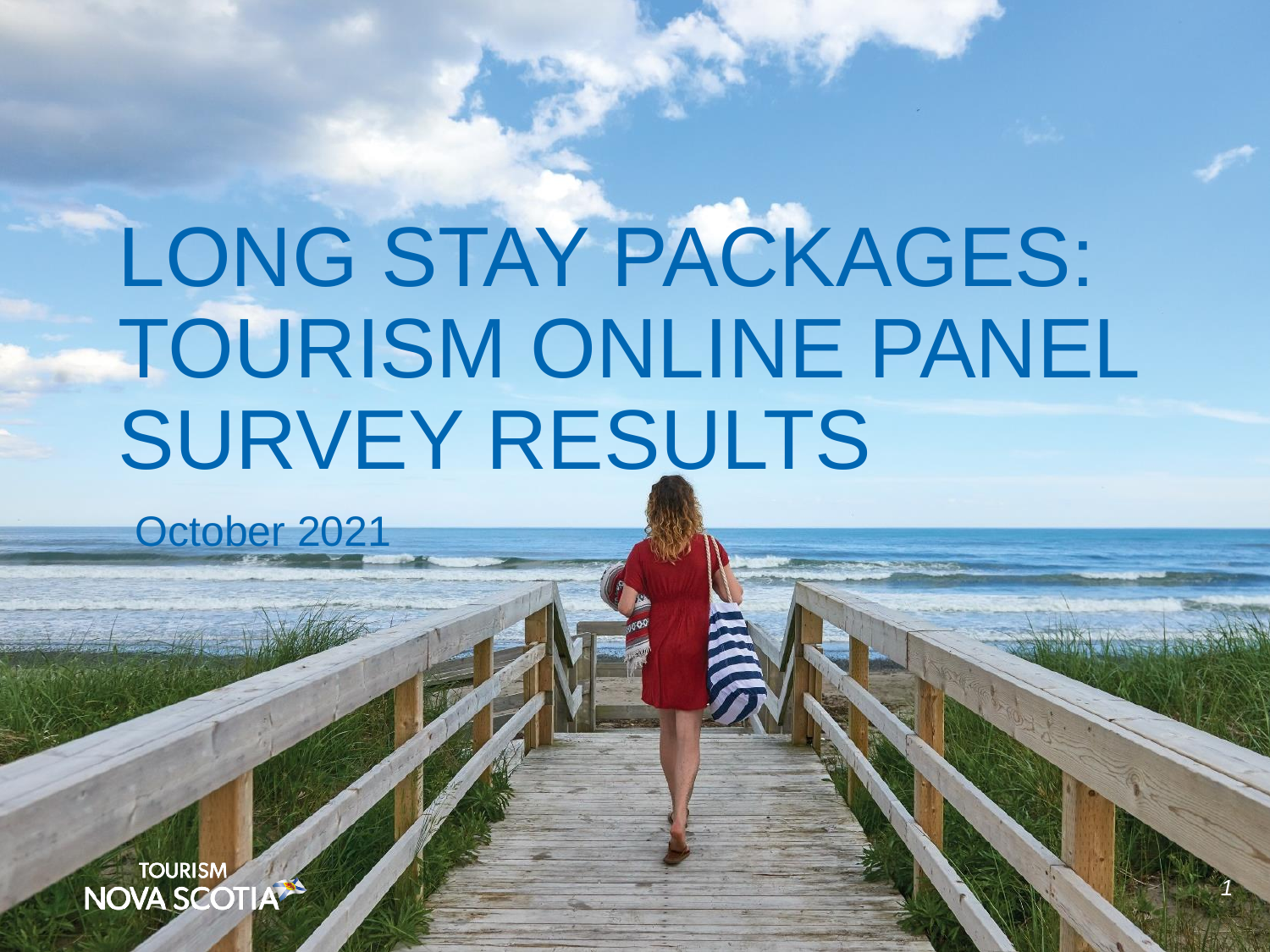# BACKGROUND AND METHODOLOGY

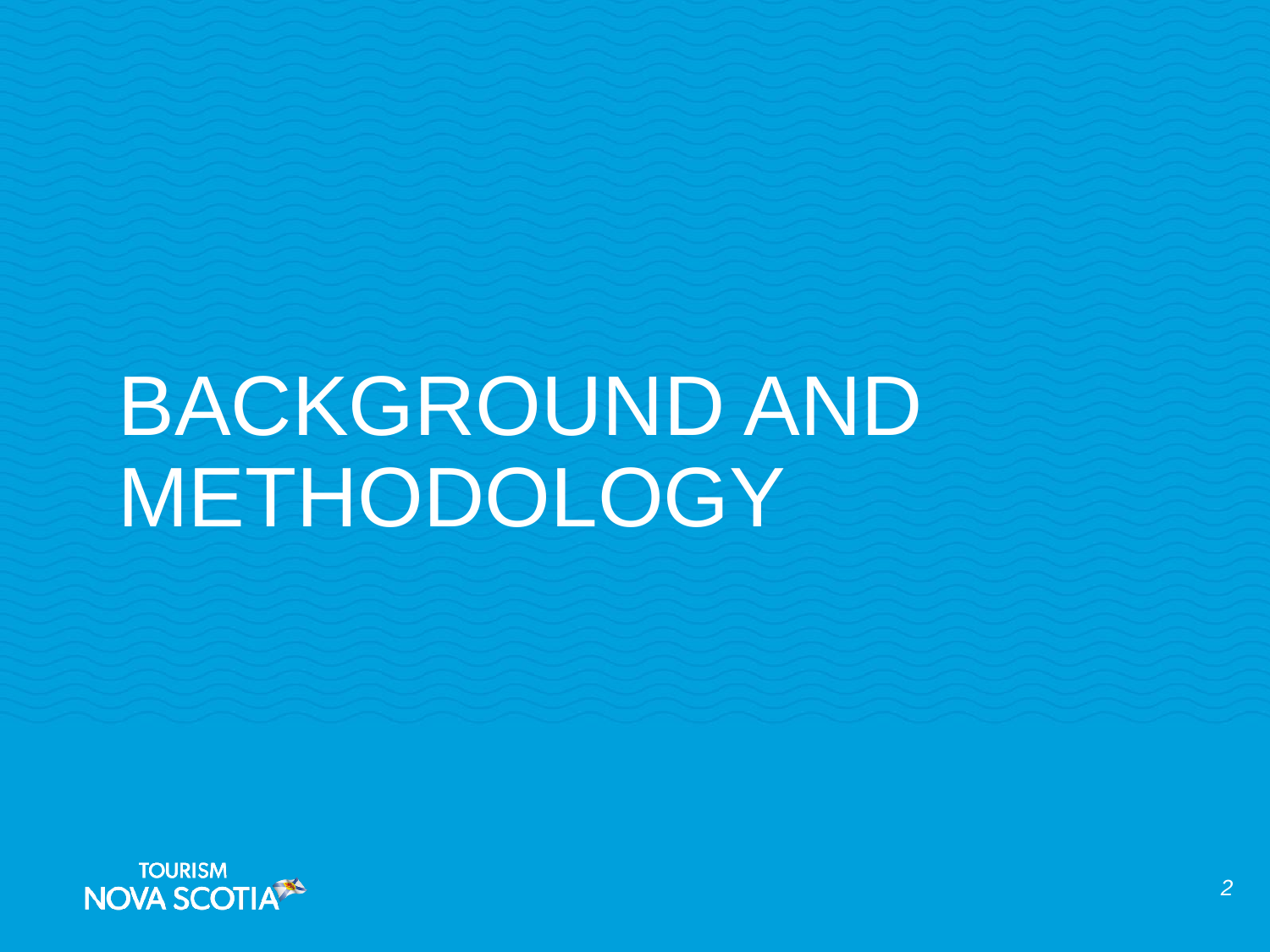### LONG-STAY PACKAGES SURVEY – BACKGROUND

- Tourism Nova Scotia carried out a quantitative research study in the summer of 2021 to inform the planning and design of a program aimed at promoting long-stay visits to Nova Scotia. Long stays were defined as visits ranging from at least seven days, to 21 days or more.
- The main objective was to understand what visitors from the non-Atlantic Canadian market, including digital nomads, might want and be motivated by in a long-stay visit, and in packages for such visits.
- The survey was conducted with Tourism Nova Scotia's online advisory panel of approximately 80,000 members, English and French speaking, from across Canada, the United States and overseas. While the panel is not intended to be representative of any particular demographic or population, most panel members have visited Nova Scotia.

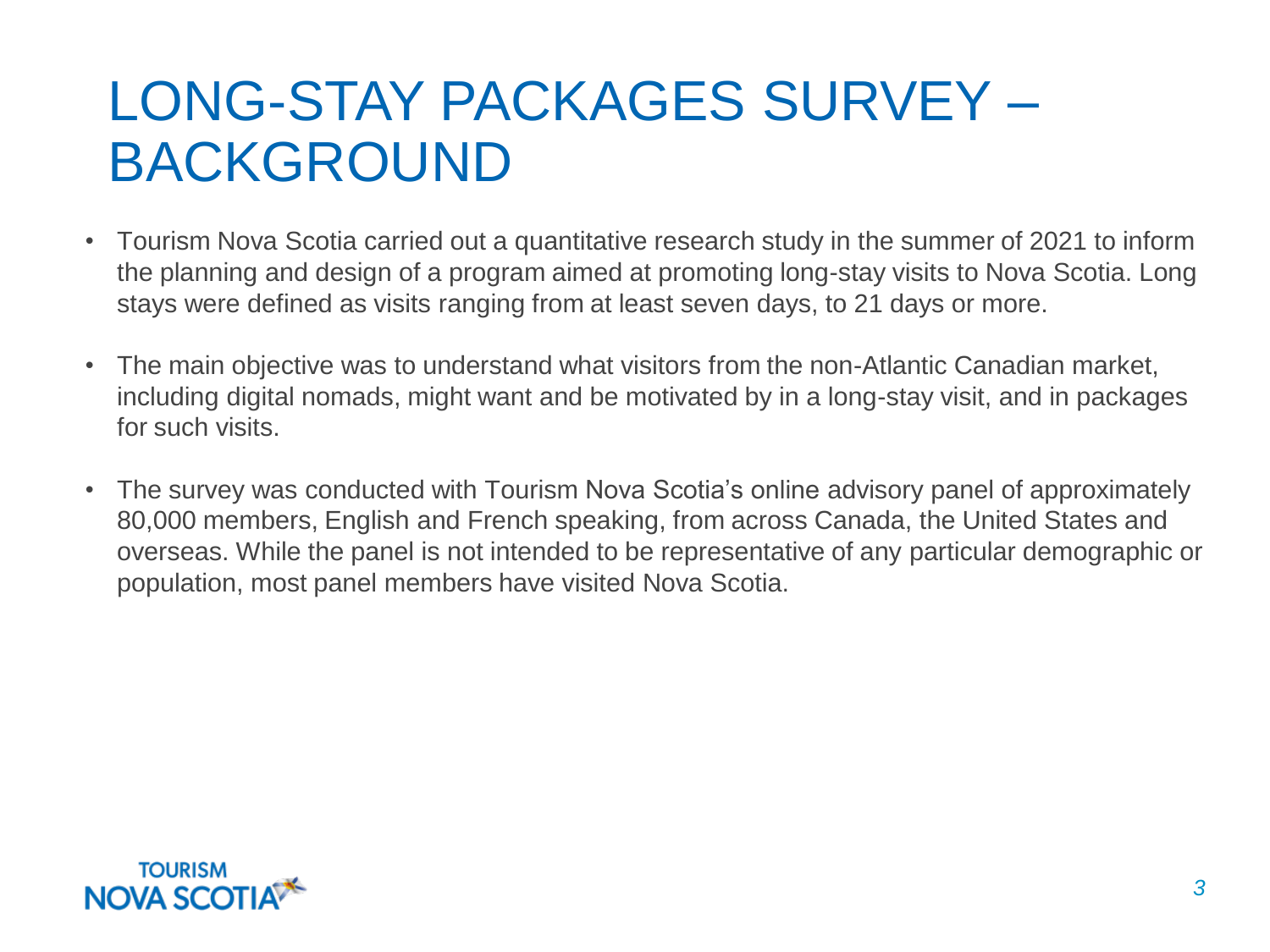### LONG-STAY PACKAGES SURVEY

| <b>AGE</b> |    |
|------------|----|
| Under 45   | 8  |
| $45 - 55$  | 15 |
| 55-64      | 33 |
| 65+        | 43 |

| <b>RESIDENCE</b>        | ℆   |
|-------------------------|-----|
| Ontario                 | 64  |
| Quebec                  | 9   |
| Alberta                 | 10  |
| <b>British Columbia</b> | 9   |
| Manitoba                | 4   |
| Saskatchewan            | 3   |
| NT / NU / YT            | 0.3 |

- 1,874 online surveys, from our Advisory Panel.
- Data was collected between July 20 to August 3, 2021.
- Respondents were screened to reside in Canada (outside of Atlantic Canada), and be over 18 years old.
- To qualify for the survey, respondents must have said they would "definitely" or "probably" visit NS in 2021 or 2022.
	- Among all respondents who answered this question, **27%** said they definitely or probably would not, or that they didn't know. These respondents did not complete the balance of the survey.
- It's important to keep in mind that these results are not necessarily representative of all NS visitors. In particular, survey respondents are somewhat likely to be **older** than typical Canadian visitors.

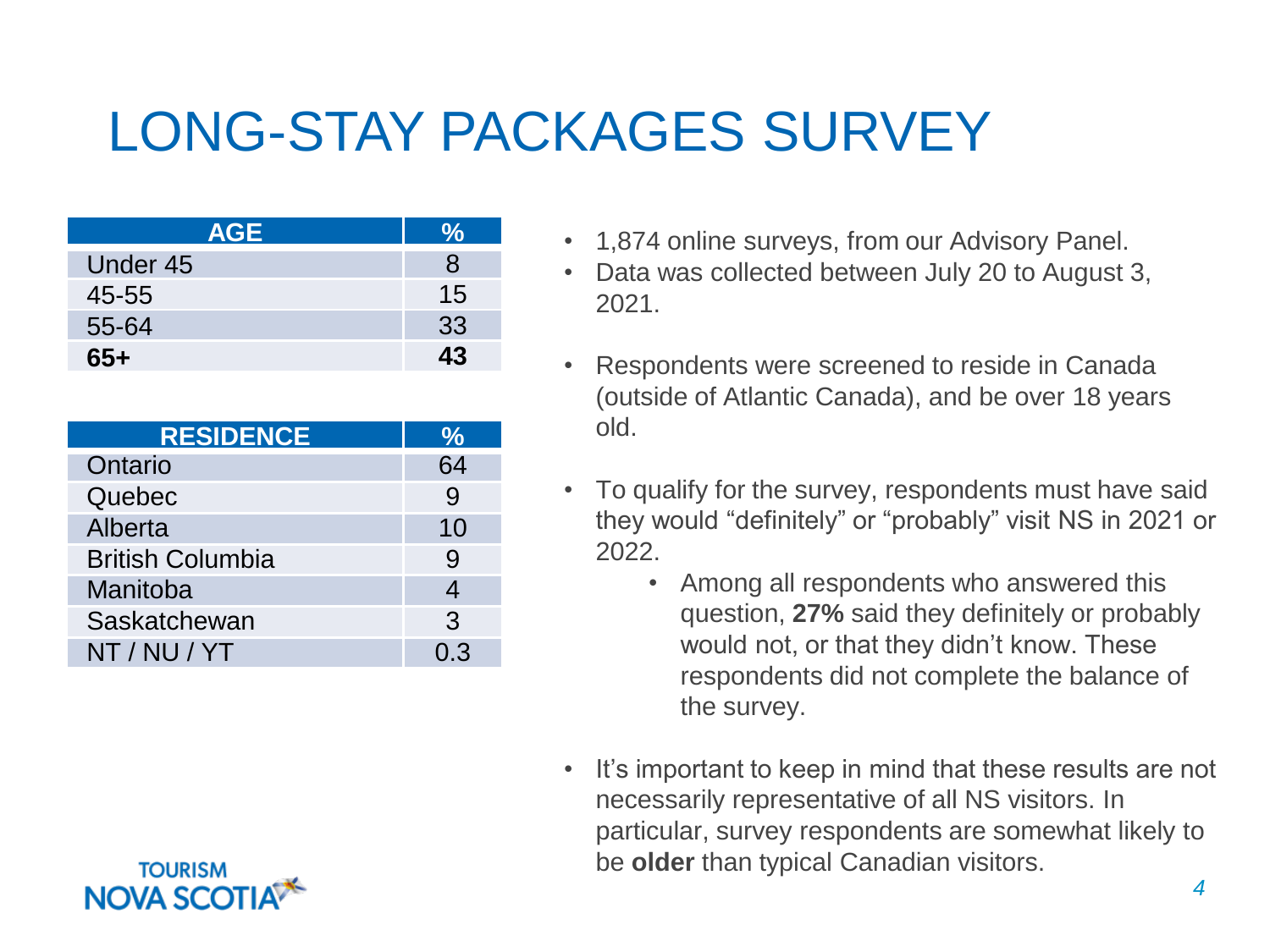### LONG-STAY PACKAGES SURVEY

| <b>MOST RECENT NS VISIT</b> |               |
|-----------------------------|---------------|
| 2021                        | 3             |
| 2020                        | $\mathcal{P}$ |
| 2019                        | 31            |
| 2018                        | 19            |
| 2017                        | 11            |
| Before 2017                 | 21            |
| <b>Never</b>                | 12            |

• Six in 10 eligible respondents' last visit to Nova Scotia was between 2017 and 2019. One in 10 have not yet visited the province.

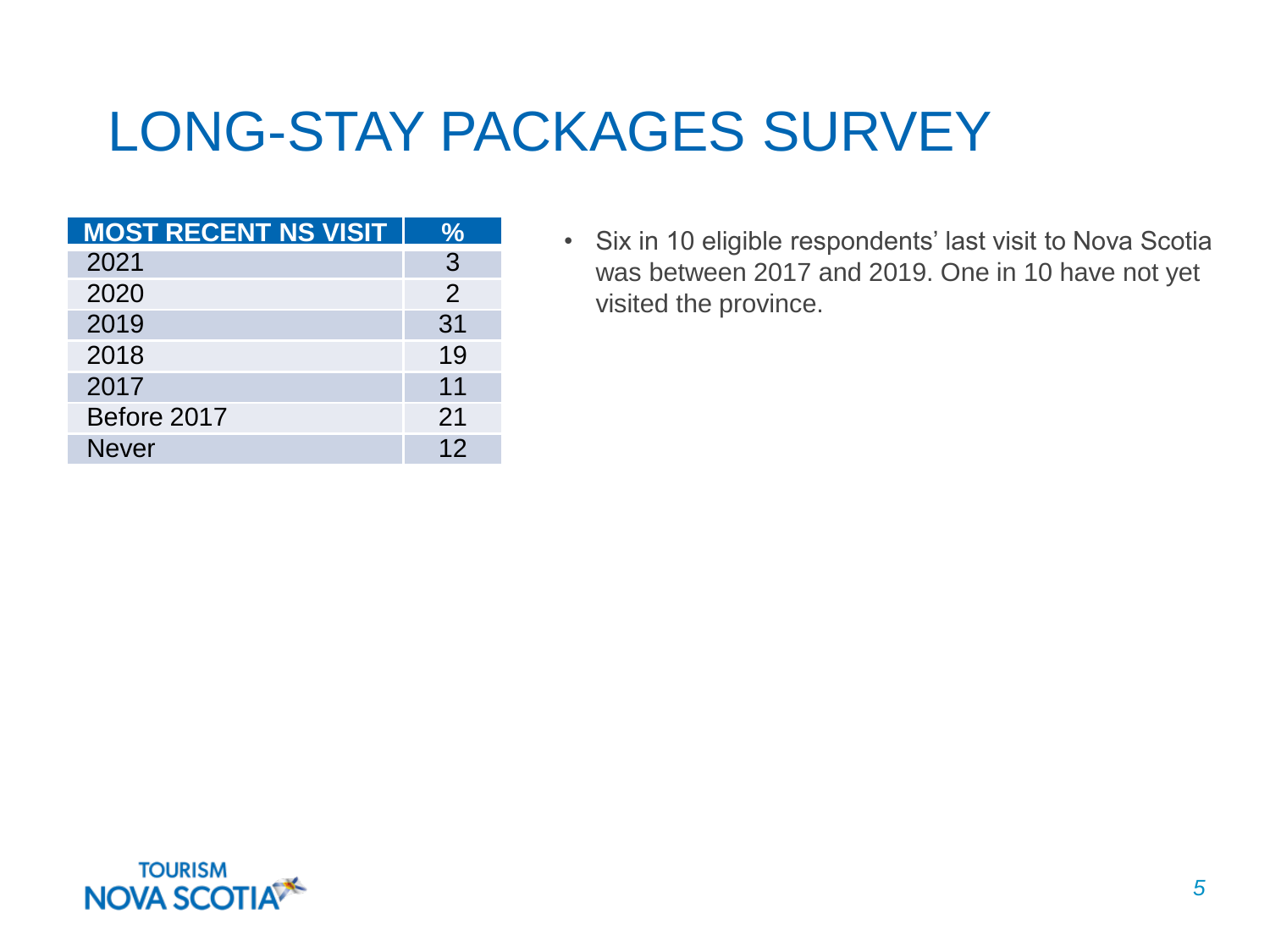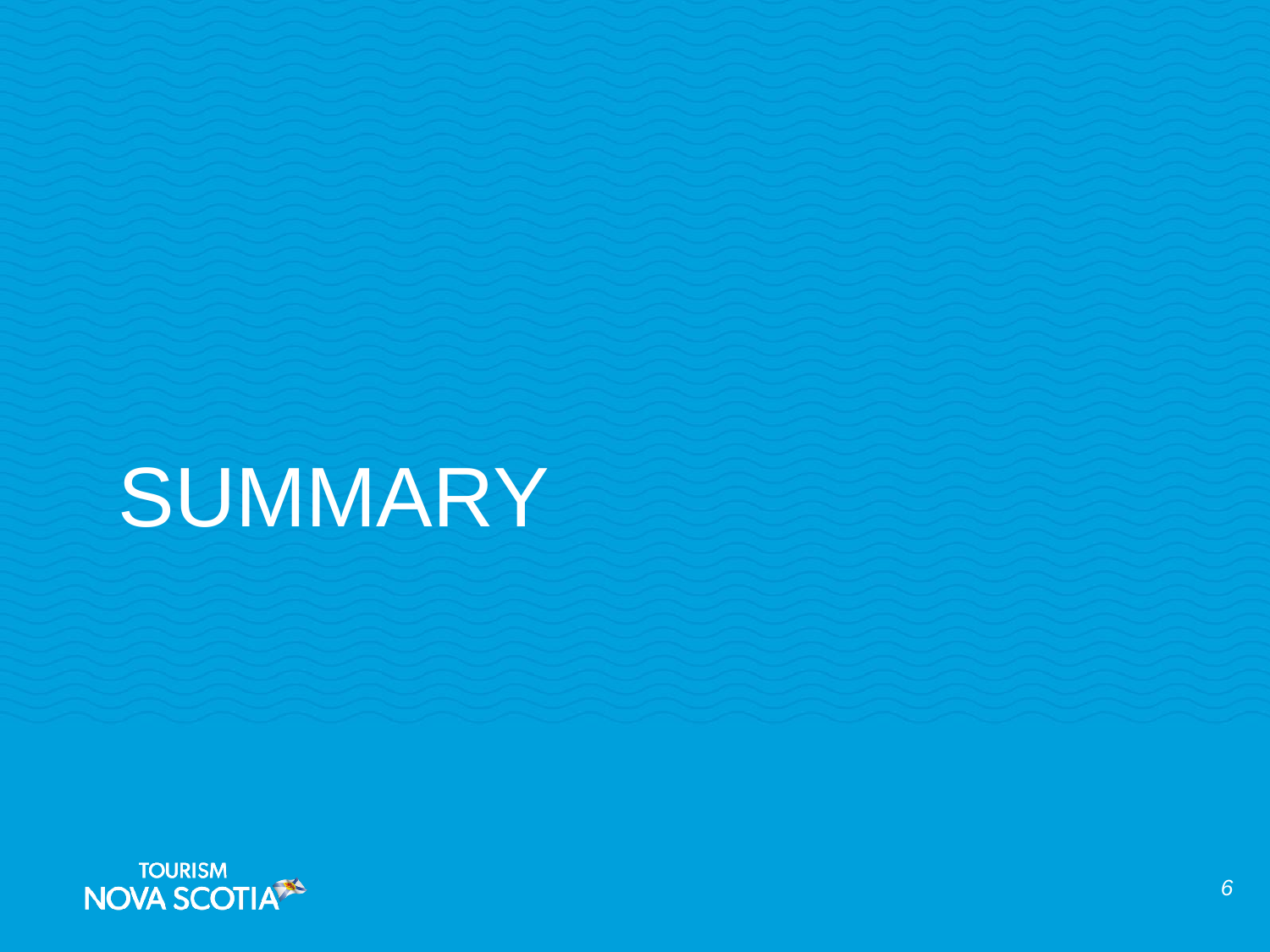- There is **substantial interest in making long-stay visits of between seven and 20 days in Nova Scotia in 2022.** There is niche interest in *very* long stays of 21 days or more.
	- In **unaided** questioning, seven in 10 respondents who are interested in travelling to the province would stay for seven days or longer. More specifically:
		- Four in 10 would stay seven to 13 days.
		- One-quarter would stay 14 to 20 days.
		- One in 10 would stay 21 days or longer.
	- Asked in **aided** questioning to select a specific preferred period for a long-stay visit, more than half of respondents said they would come for up to 13 days, one-quarter for up to 20 days, and 14% for 21 days or more.
	- **Overall, nearly four in 10 potential Canadian visitors to Nova Scotia from outside Atlantic Canada would stay for at least two weeks or more.**
	- Respondents from the **West/North are most likely to stay for 14+ days** (47%), followed by respondents from Ontario (36%). About one-quarter of Quebec respondents (26%) are likely to stay for 14 days or more.

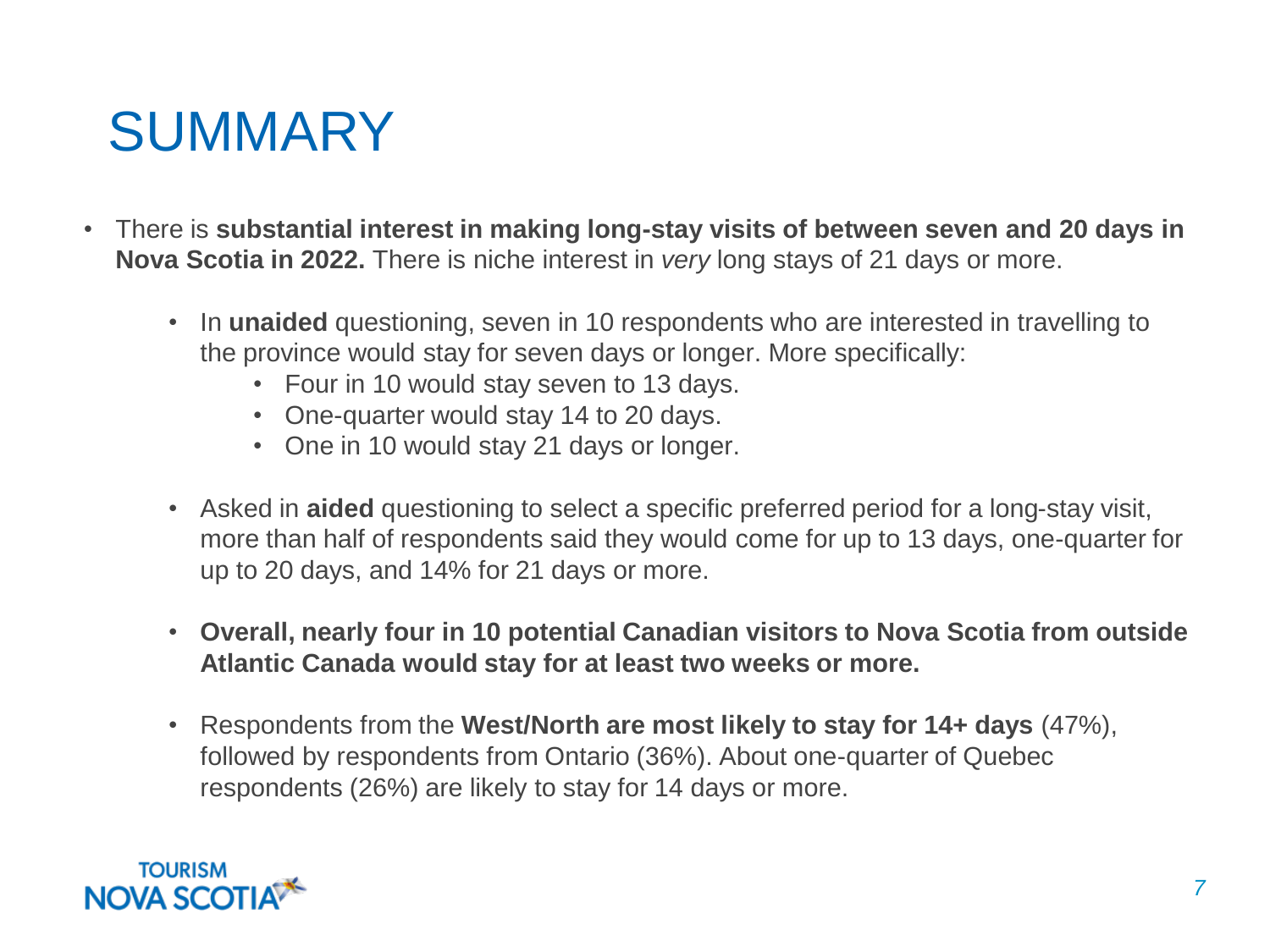- The vast majority of long-stay visitors would come to Nova Scotia on a **pleasure trip** rather than for some other purpose, and the most likely time of travel would be the **summer of 2022**.
	- Those interested in trips of 14+ days are more likely to **visit friends or family** (48%) than those interested in shorter trips of fewer than 14 days (33%).
- The majority of long-stay visitors would prefer to **spend their entire visit in paid accommodations**, rather than split their time between paid and unpaid accommodations.
	- Visitors who would come for 14+ days are more likely (39%) than those on shorter trips (24%) to **split their time between paid and unpaid accommodations**.
- About half of long-stay visitors would want **accommodations in small towns**. A city location is the second most popular choice. Having an **ocean view**, while not critical, is also important.
	- Those visitors who would stay for 14+ days are less likely (26%) than those on shorter trips (37%) to **express interest in city locations**.
- The vast majority of long-stay visitors would **prefer to visit multiple parts of the province**. Only one in 10 would choose to stay in a single location.

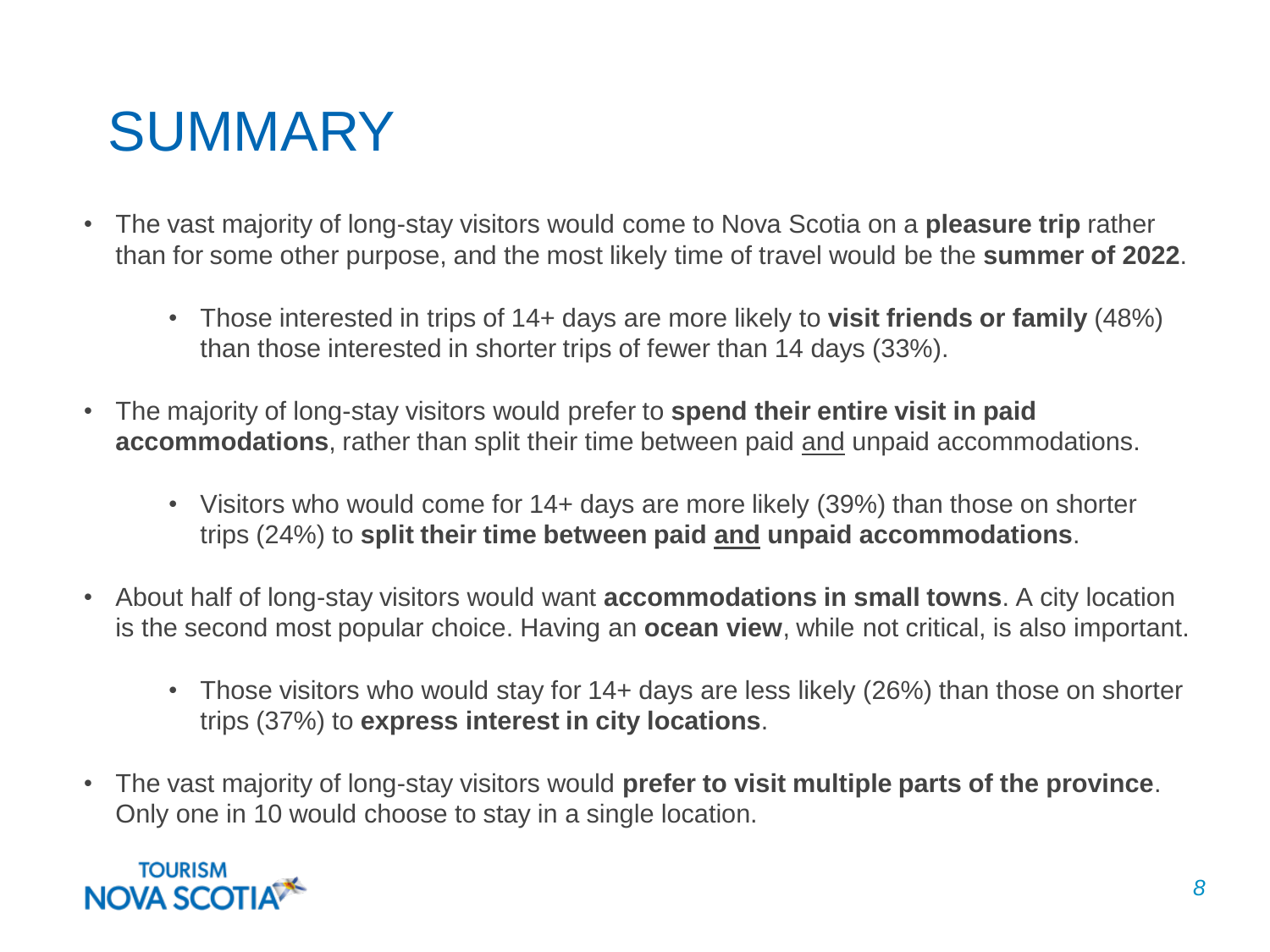- Long-stay visitors would be most likely to visit **Cape Breton**, **Bay of Fundy and Annapolis Valley** and **Halifax**. Most visitors would spend time in at least **three separate regions**.
	- Visitors who would stay for 14+ days express more interest than those interested in shorter stays in **visiting all tourism regions outside of Halifax**. For example, 60% of those likely to stay for 14+ days would want to visit the Bay of Fundy & Annapolis Valley, versus only 53% on shorter stays who express interest in this region.
- **Private rentals are the top accommodation choice** of long-stay visitors (one-quarter would choose this option). Small hotels or motels, B&Bs or inns, and large hotels are each the top choice of about two in 10 visitors. Resorts and camping options are not popular choices, however, Quebec visitors are more interested than other Canadians in camping.
	- Visitors who would stay 14+ days are less likely (12%) to want a **large hotel chain** as their first choice than are those who would stay less than 14 days (21%).
- When asked to provide their top three accommodation choices, **small hotels or motels** are the most commonly mentioned option, favoured by six in 10 long-stay visitors. Private rentals, B&Bs or inns and large hotels are each listed as top-three choices by about one-half of long stay visitors.

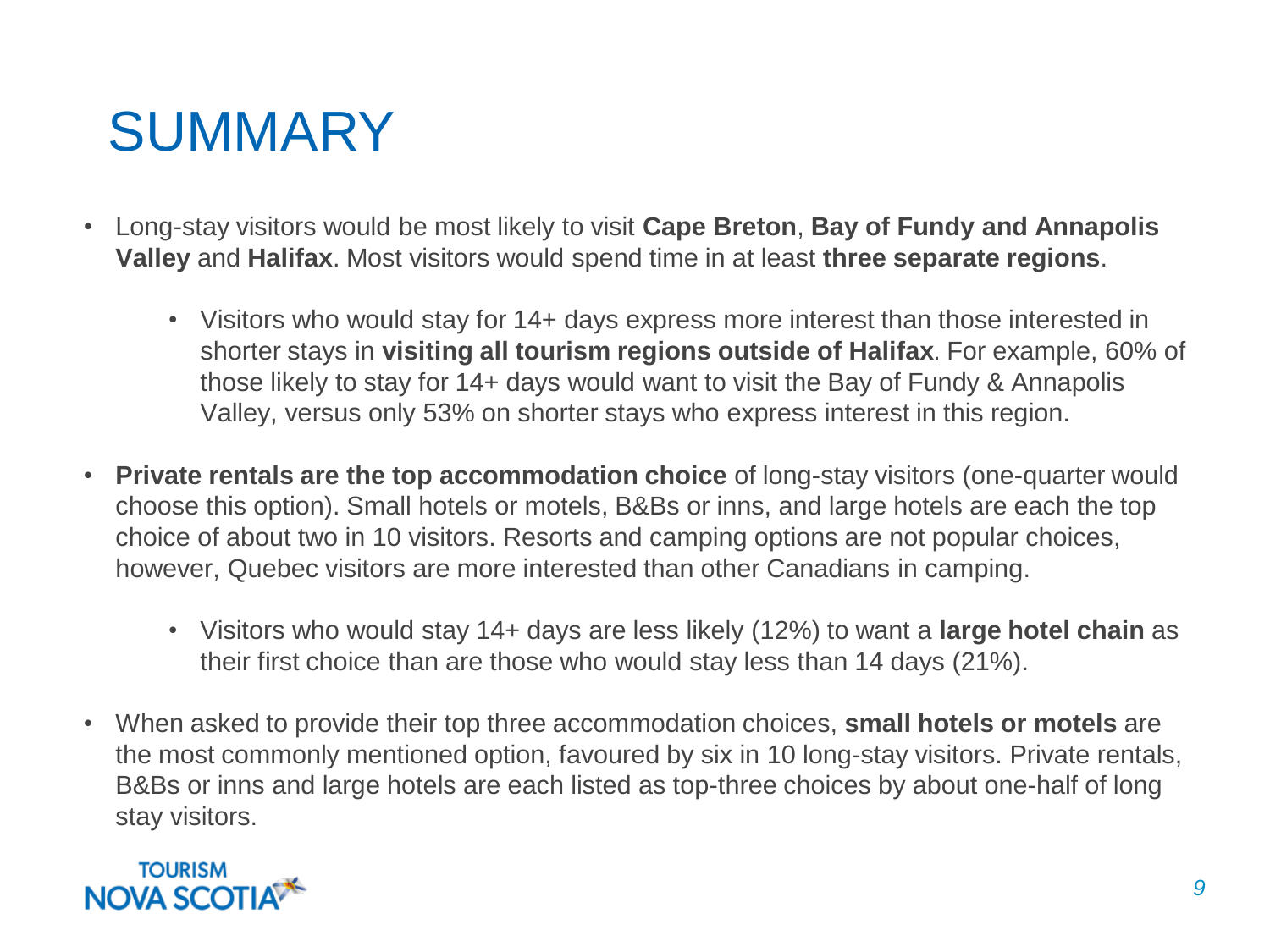- Hotels both small and large are more popular top three choices among those anticipating shorter trips (63% like small hotels, 52% like large hotels) than among those anticipating a trip of 14+ days (56% like small hotels, 42% like large hotels).
- Private accommodations are more likely to be selected by those on trips of 14+ days (56%) than by those on shorter trips (47%).
- A large majority of long-stay visitors (at least eight in 10) would prefer to book their accommodations, food and beverages and activities **separately**. Only a **minority would book packages** that include accommodations plus either some or all food and beverage elements and activities. Those coming for shorter stays of fewer than 14 days are more interested in packages with everything included.
- **Beach access**, **food take out** options, and having a **pub on site** are the top accommodation amenities selected by long-stay visitors.
- **Historical tours**, **beach visits** and **self-driving tours** are the top activity preferences for long-stay visitors, chosen by almost all. Food, beverage and culinary activities are lower on the list, but still of interest to a healthy 60-70% of visitors.

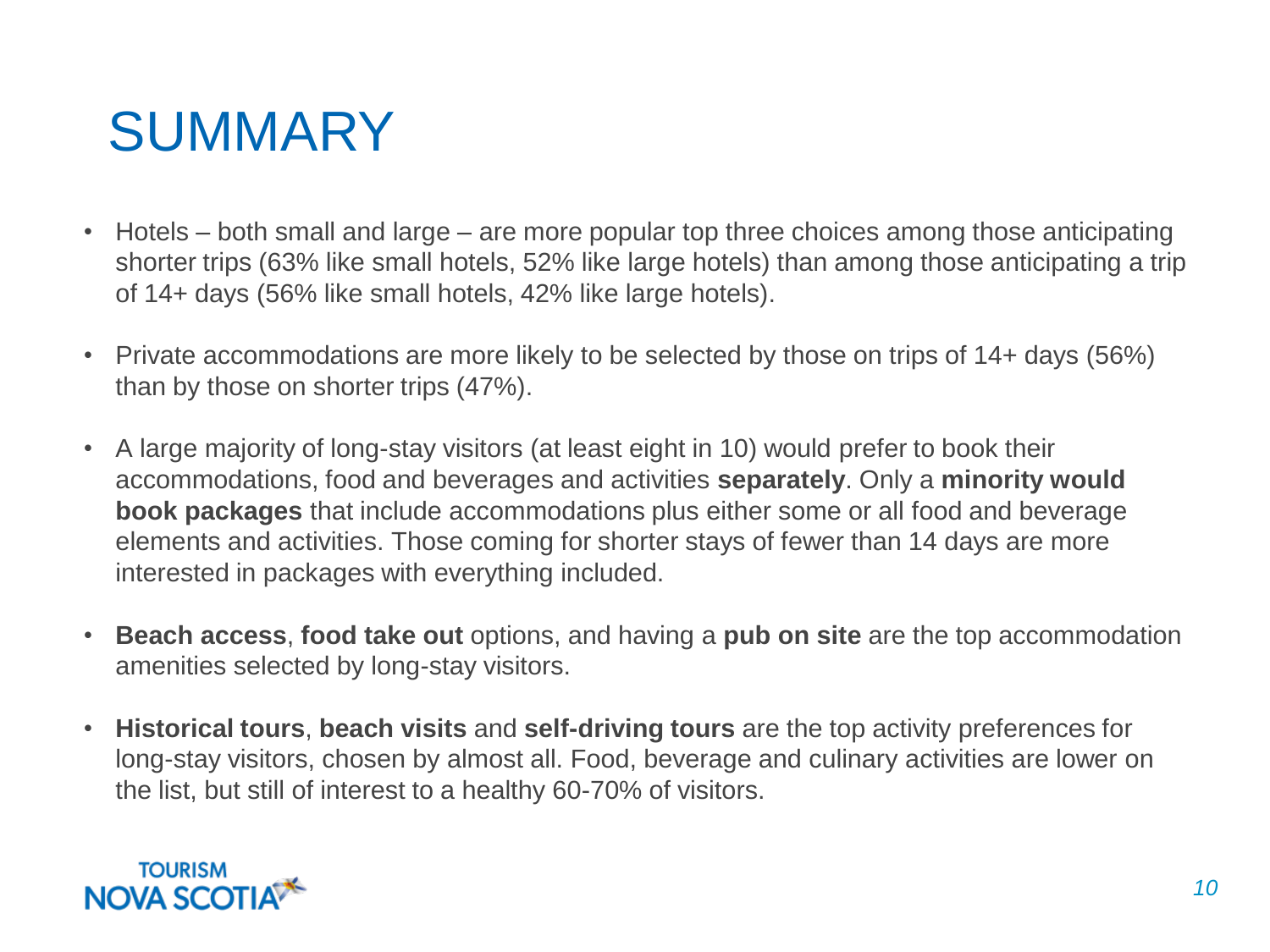- Those who would stay for 14+ days are more interested than those who would come for shorter trips in **cidery visits** (57% vs. 51%), **boating** (52% vs. 46%), **geology tours** (64% vs. 58%) and **fishing** (40% vs. 33%).
- Visitors coming for 14 days, who also wanted a package of activities, would choose an **average of about seven activities** during their trip – or about one activity ever other day.
- Asked to provide a high and low estimate of how much they would spend on their long-stay visits (not including transportation to Nova Scotia), respondents said they would budget, on average, between **\$225 and \$428 per day**.
	- Those interested in trips of 14+ days would budget **lower** *median* **daily amounts**  (\$150-\$300) than shorter stay visitors (\$200-\$350), presumably to spread their budget over a longer trip.
- Only a small minority (15%) of long-stay visitors would want to **work remotely** during their trip to Nova Scotia. Among those, most are likely to travel as couples.
- **"Long-stay"** is the preferred terminology to describe this kind of travel.

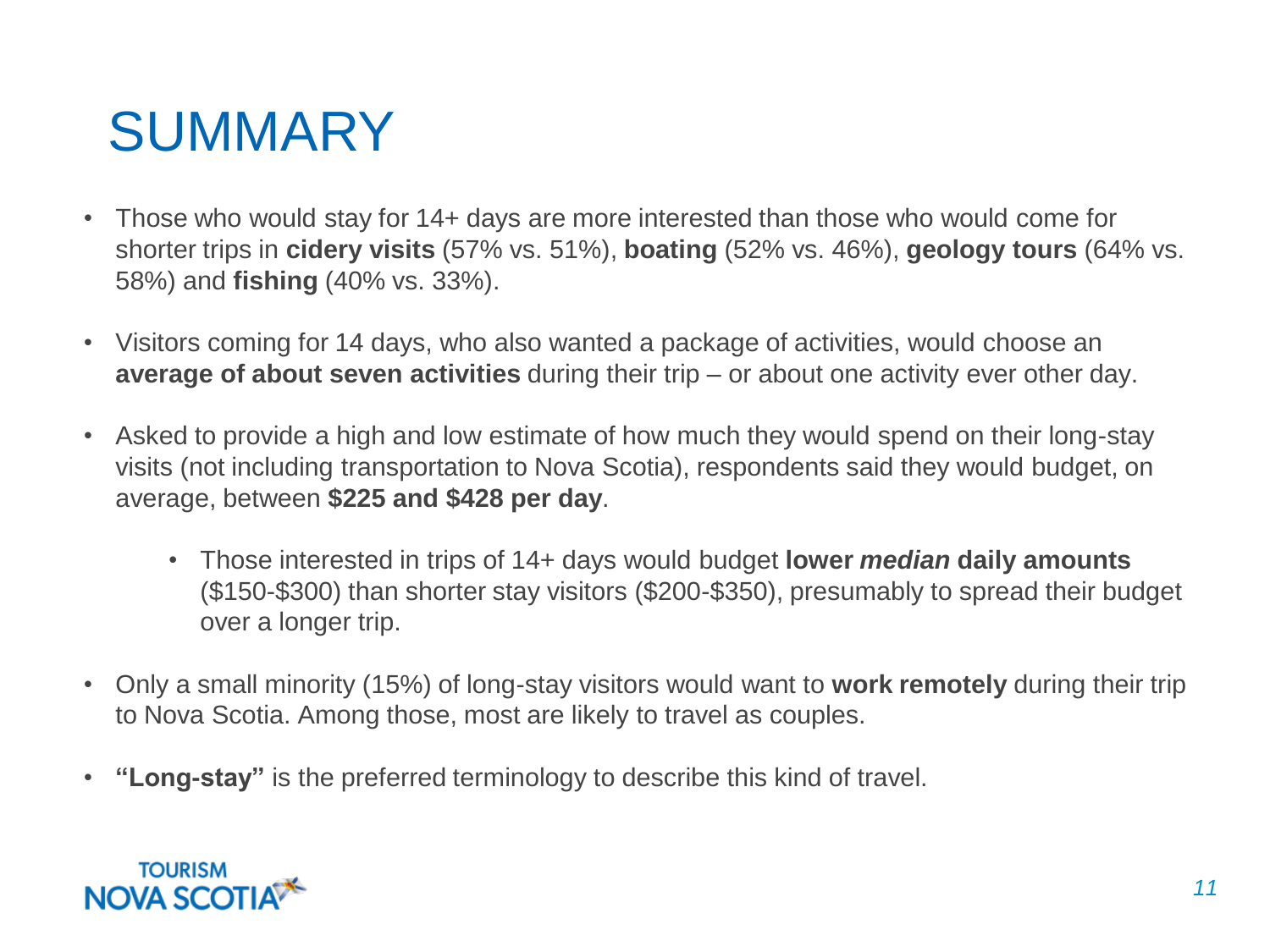- Almost all long-stay visitors (92%) said they would 'probably not' or 'definitely not' want to visit Nova Scotia if travel restrictions changed and out-of-province visitors were **required to selfisolate for 14 days** upon arrival in the province.
	- While a large majority of those who would stay for 14+ days are also not interested in visiting Nova Scotia under a self-isolation requirement, they are slightly **less likely to be put off by this requirement** (86%) than are those would come for shorter stays (95%).

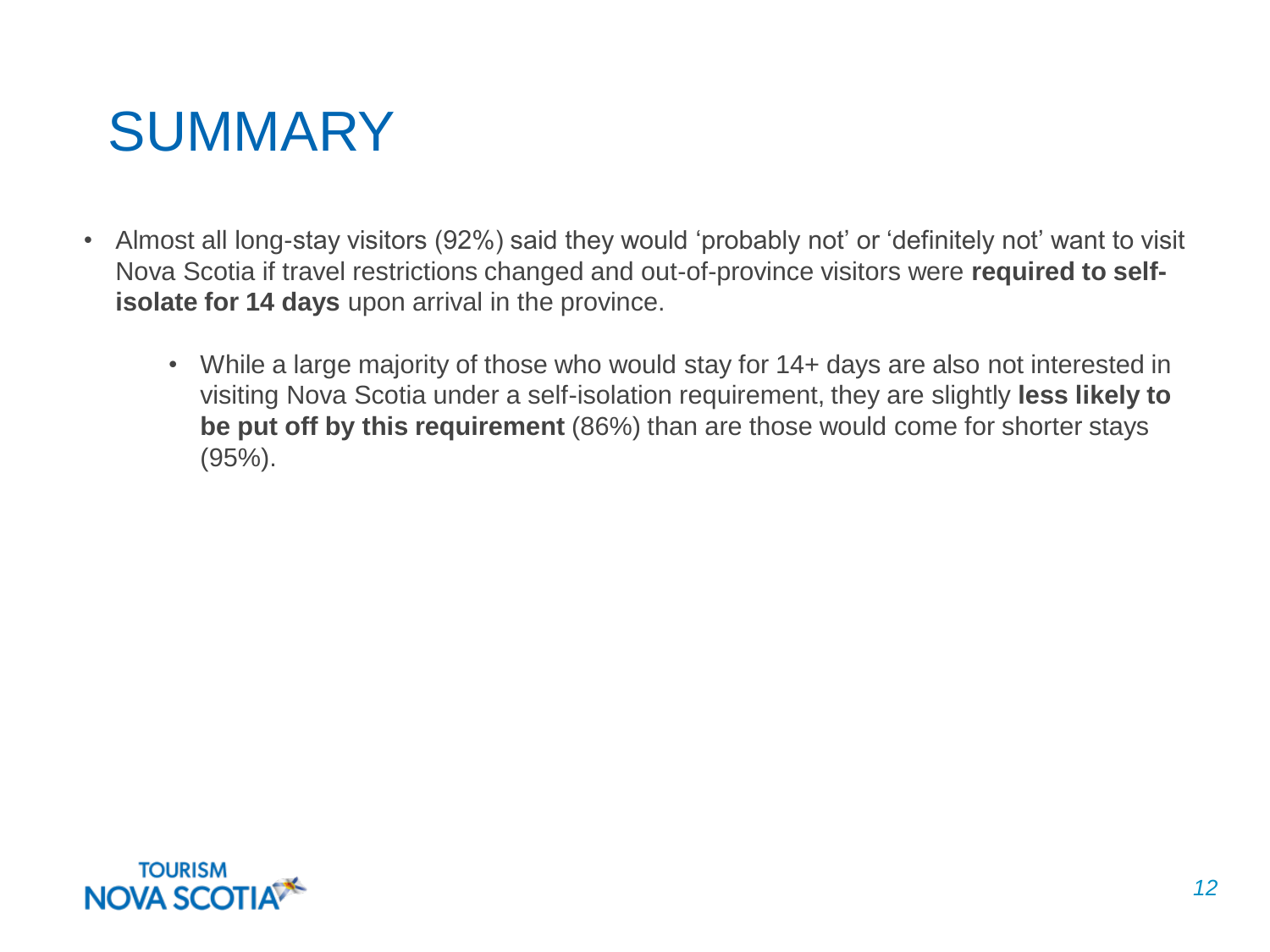# OVERALL INTEREST IN LONG-STAY VISITS

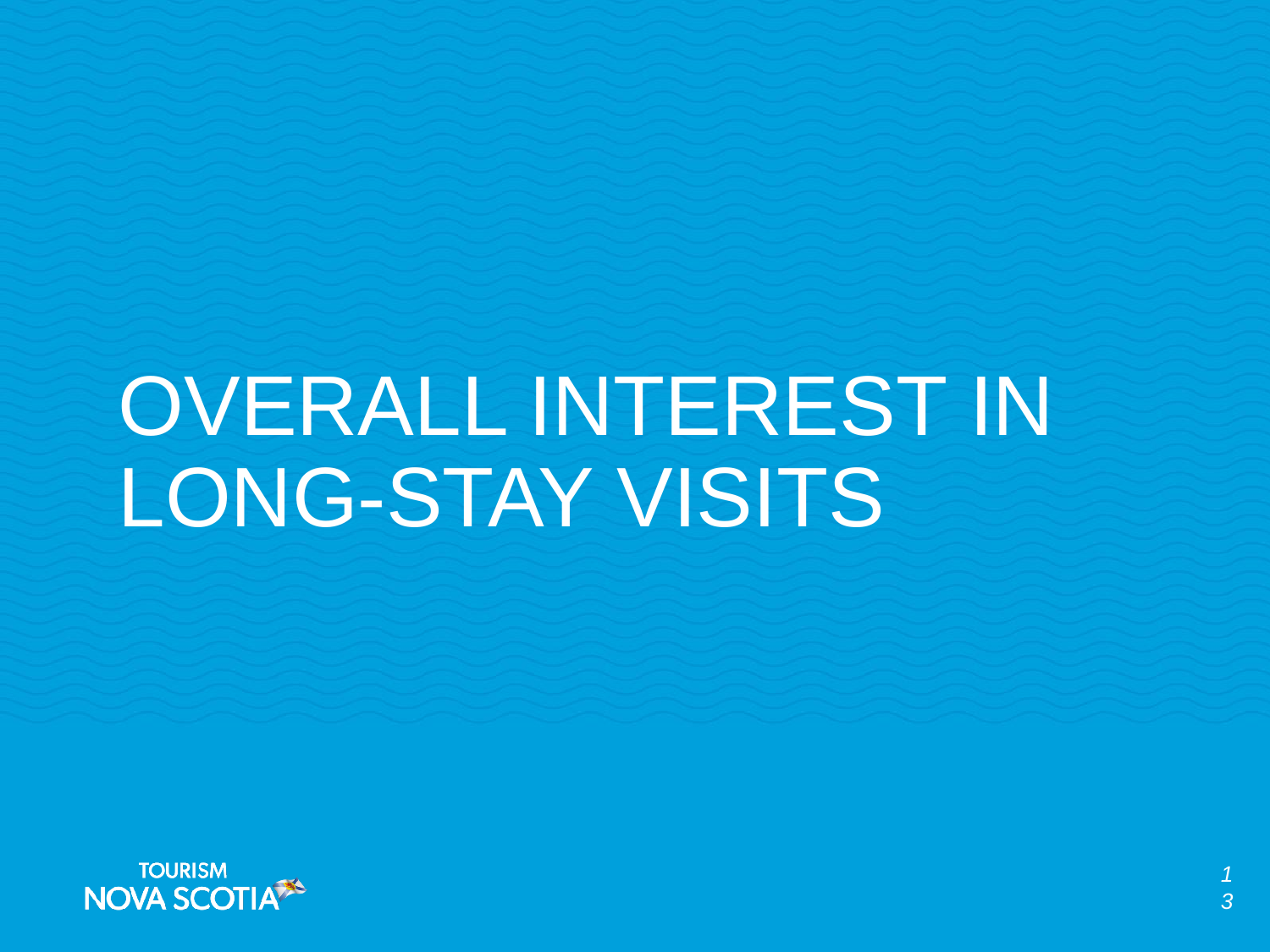# LENGTH OF STAY (UNAIDED)

Thinking about your next trip to Nova Scotia in 2021 or 2022, how many days would you plan to stay in Nova Scotia?

• Most potential visitors to Nova Scotia plan to stay at least seven days in the province.

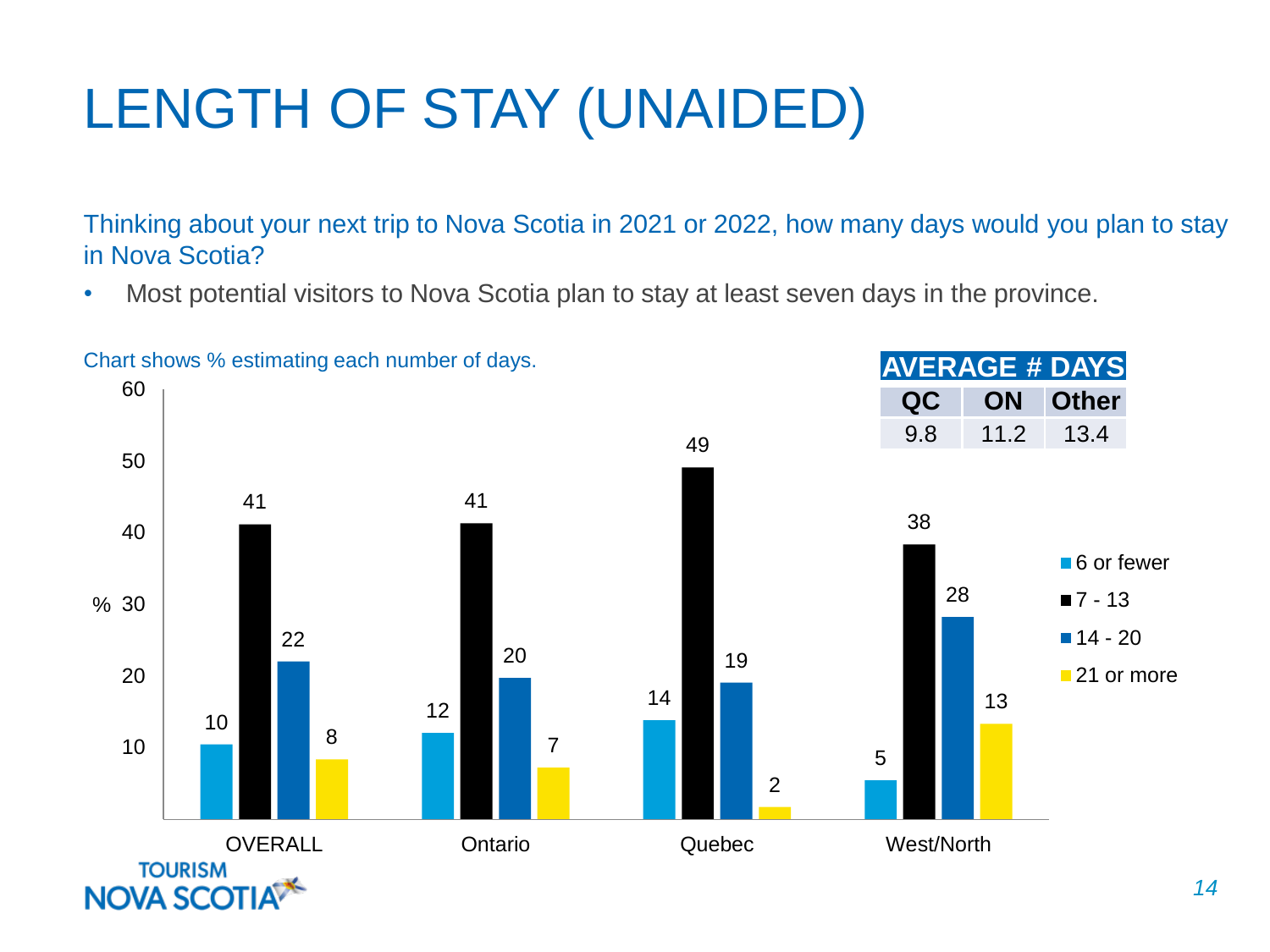# LENGTH OF STAY (UNAIDED)

Thinking about your next trip to Nova Scotia in 2021 or 2022, how many days would you plan to stay in Nova Scotia?

- Those who anticipate splitting their accommodations between paid and unpaid estimated a longer trip (13.6 days) than those who planned to stay only in paid accommodations (10.9 days).
- Those who most preferred staying in a rural location estimated a longer trip (14.0 days) than those preferring the city (10.0 days).
- Those under 55 years old estimated an average of 9.9 days, while those over aged 65 and older estimated a longer trip of 12.6 days.

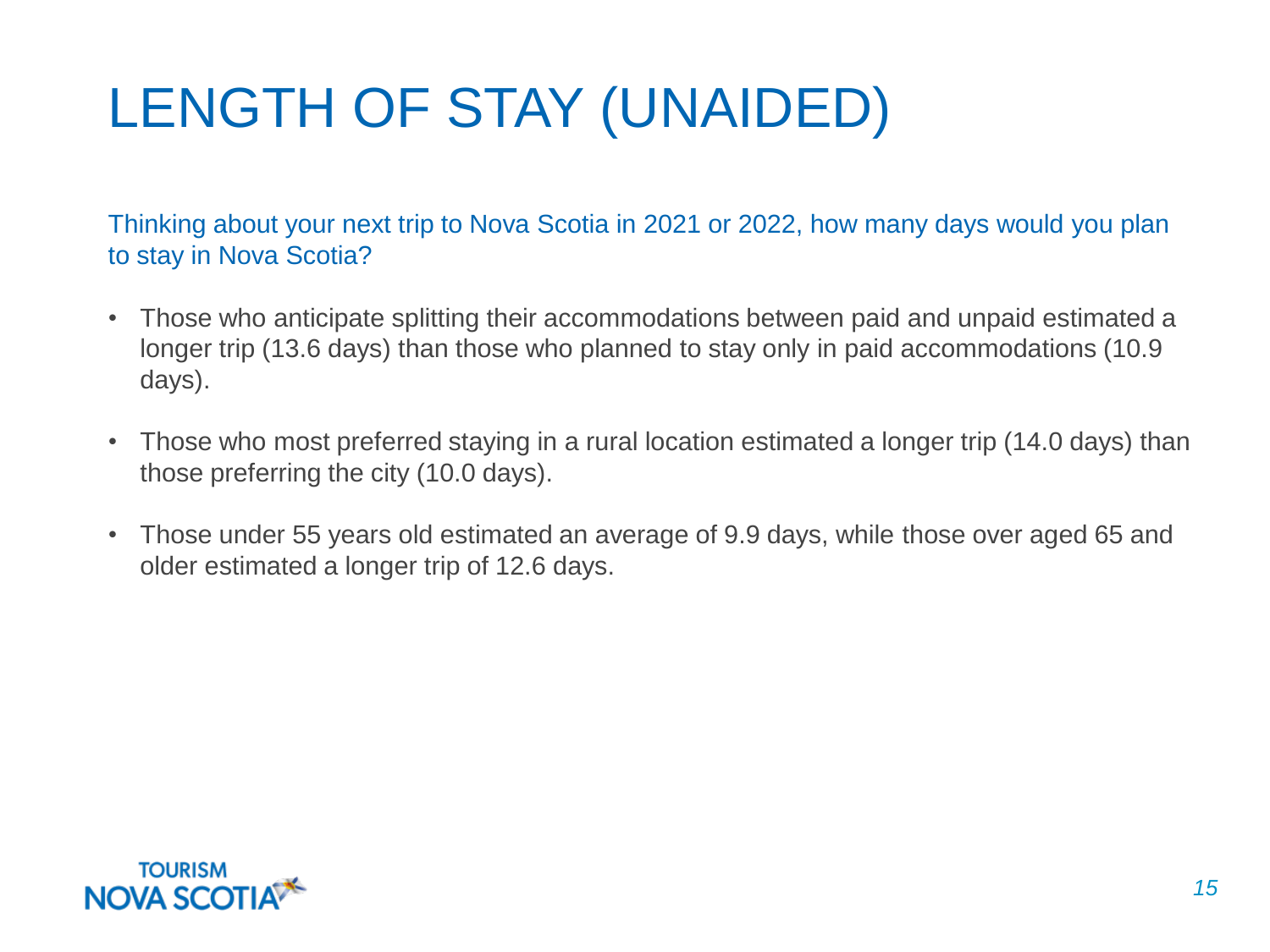### LENGTH OF STAY (AIDED)



**TOURISM NOVA SCOTIA**  How likely would you be to visit Nova Scotia in 2021 or 2022 on a trip of the following duration…

- Chart shows % **definitely** or **probably** for each duration, with the longest trip selected if a respondent selected more than one trip duration.
- Of those asked, only **10%** said they would not likely consider any of the trip lengths of 7 days or more.
	- Note: these respondents would then have skipped to the end of the survey, so are not included in any further data.
- About half would spend a maximum of between 7 and 13 days, while more than one-third would spend 14 days or more.
- These results are consistent with the unaided trip length estimates offered by respondents earlier in the survey.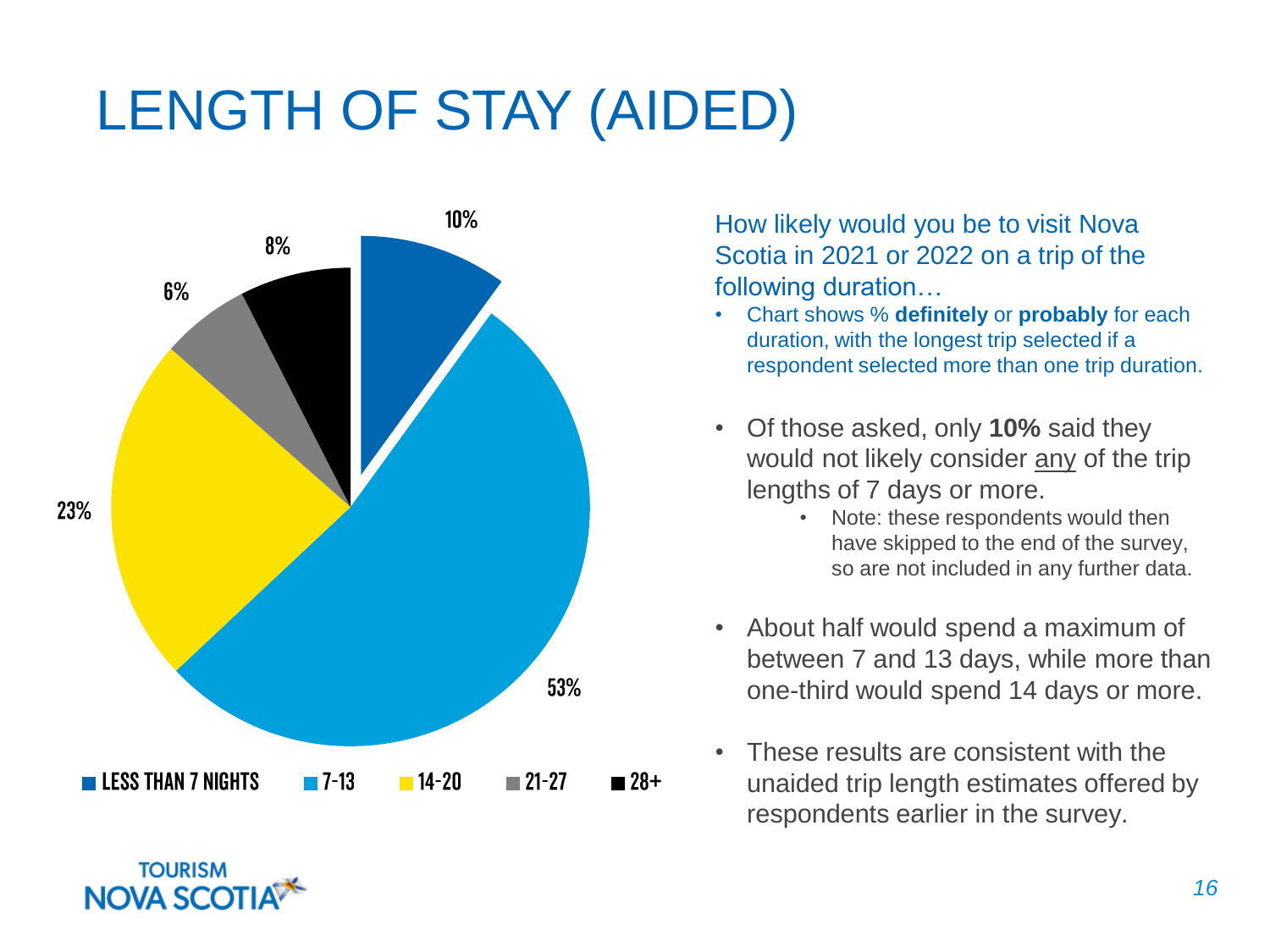# LENGTH OF STAY (AIDED)

How likely would you be to visit Nova Scotia in 2021 or 2022 on a trip of the following duration...

- Chart shows % choosing **definitely** or **probably** for each duration, with the longest trip selected if a respondent would consider more than one trip duration.
- A majority of visitors would prefer a trip of 7-13 days, with about one-quarter considering a trip of 14-20 days.

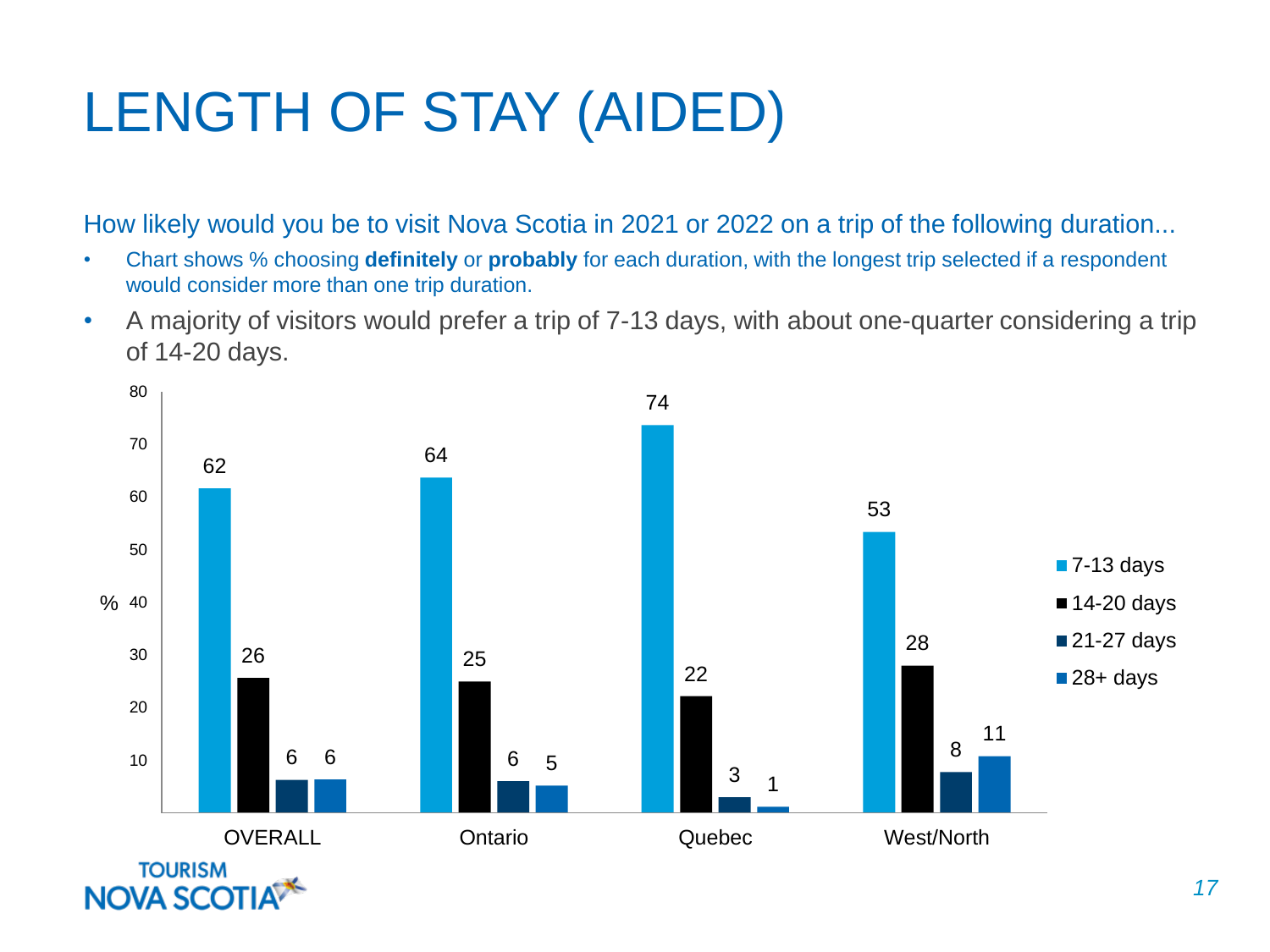# LENGTH OF STAY (AIDED)

How likely would you be to visit Nova Scotia in 2021 or 2022 on a trip of the following duration?

- Those from farther away are more likely to consider staying longer: those from West/North are more likely to choose *all* of the longer durations compared with residents of Quebec and Ontario. Among Ontarians, four in 10 would stay for 14 days or more.
- Those whose preference is for staying in cities are most likely to choose a trip under 14 days (69%), while those preferring a rural location are about equally likely to choose a trip under 14 days (54%) or 14 days or more (46%).
- Those likely to stay 14 or more days are somewhat more likely (39%) to split their accommodations between paid and unpaid than are those choosing shorter durations  $(24%)$ .

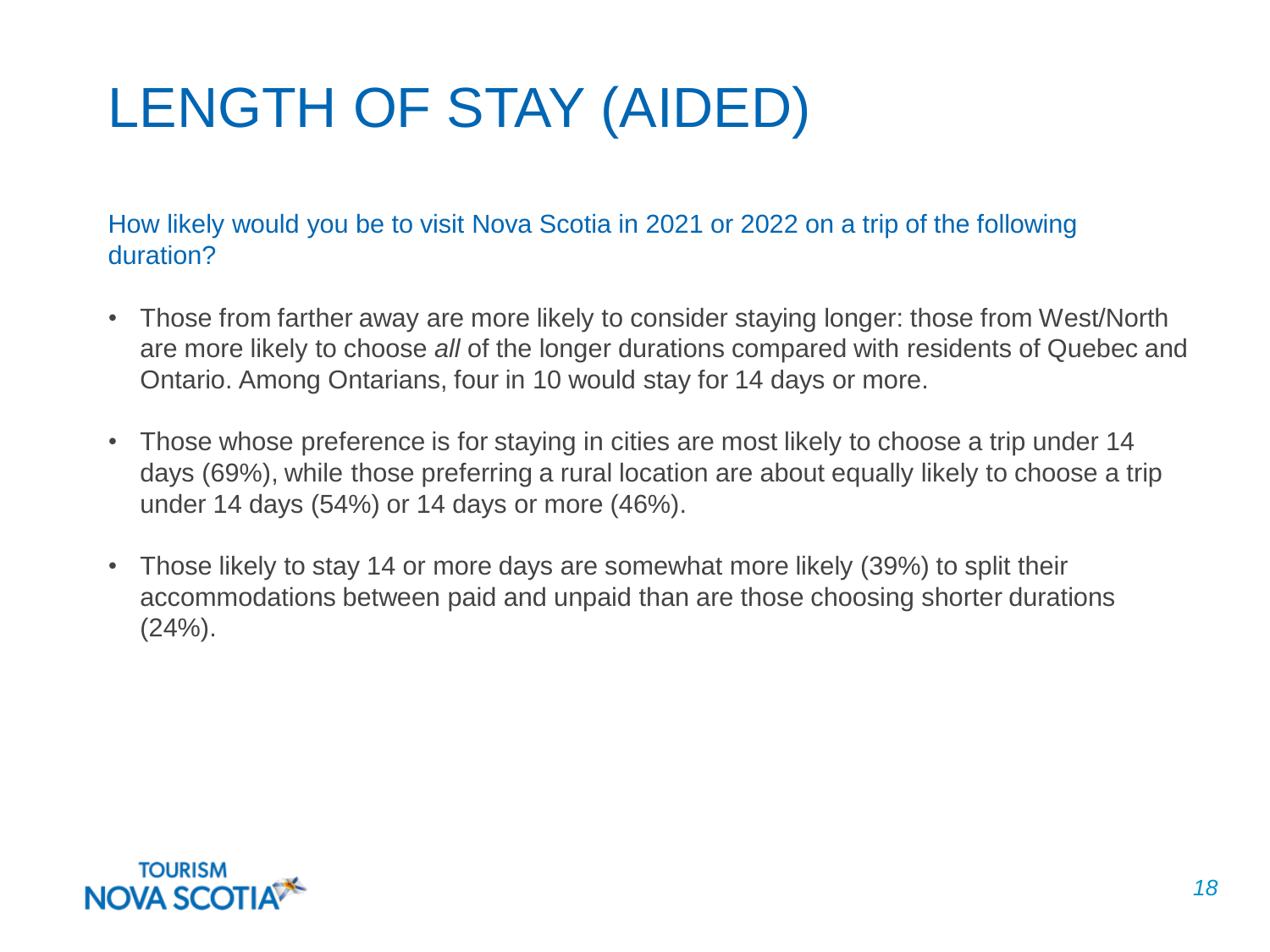# 'ASSUME YOU ARE COMING FOR A LONG STAY VISIT…'

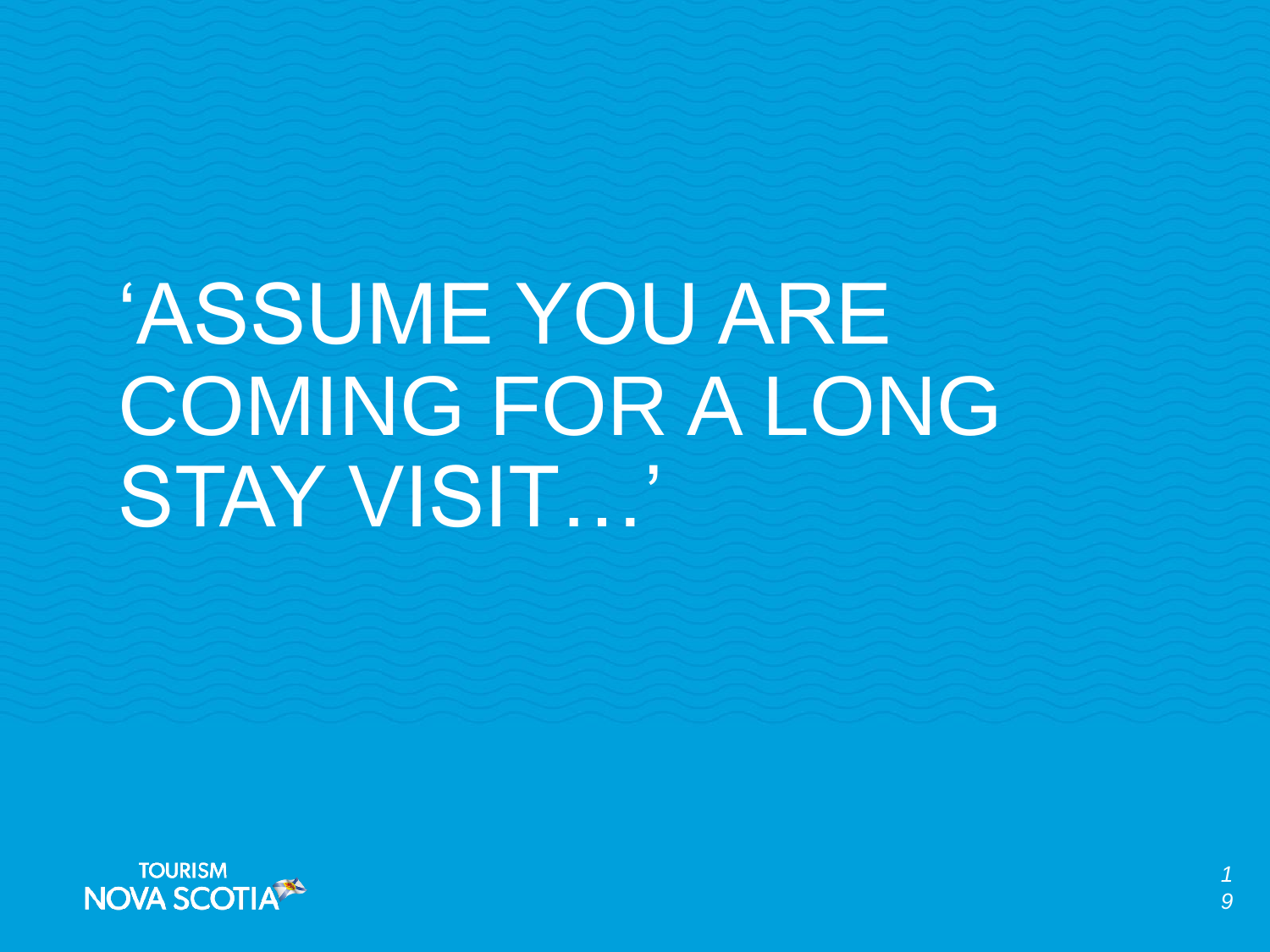# ANTICIPATED TRAVEL DETAILS

#### **PARTY COMPOSITION %**

| Family / Families with children | 11 |
|---------------------------------|----|
| A couple                        | 61 |
| Other (alone, friends, etc.)    | 28 |

| <b>TRAVEL PURPOSE</b> | ℆   |
|-----------------------|-----|
| Pleasure              | 86  |
| Change of scenery     | 42  |
| <b>VFR</b>            | 38. |
| Other                 | 11  |

- Which of the following would best describe your travel party?
- Assuming you did travel to Nova Scotia for a long-stay vacation, what would be your main reason(s) for doing so?
- When would you most likely travel to Nova Scotia for a longstay visit?
- Six-in-ten visitors anticipate that they would travel as a couple, consistent with how visitors typically travel to Nova Scotia.
- Most would travel for pleasure, with less than half visiting friends/family or for a change of scenery.
- Those interested in stays of 14 days or longer are more likely to want to visit friends or family (48%) than those interested in shorter stays (33%).

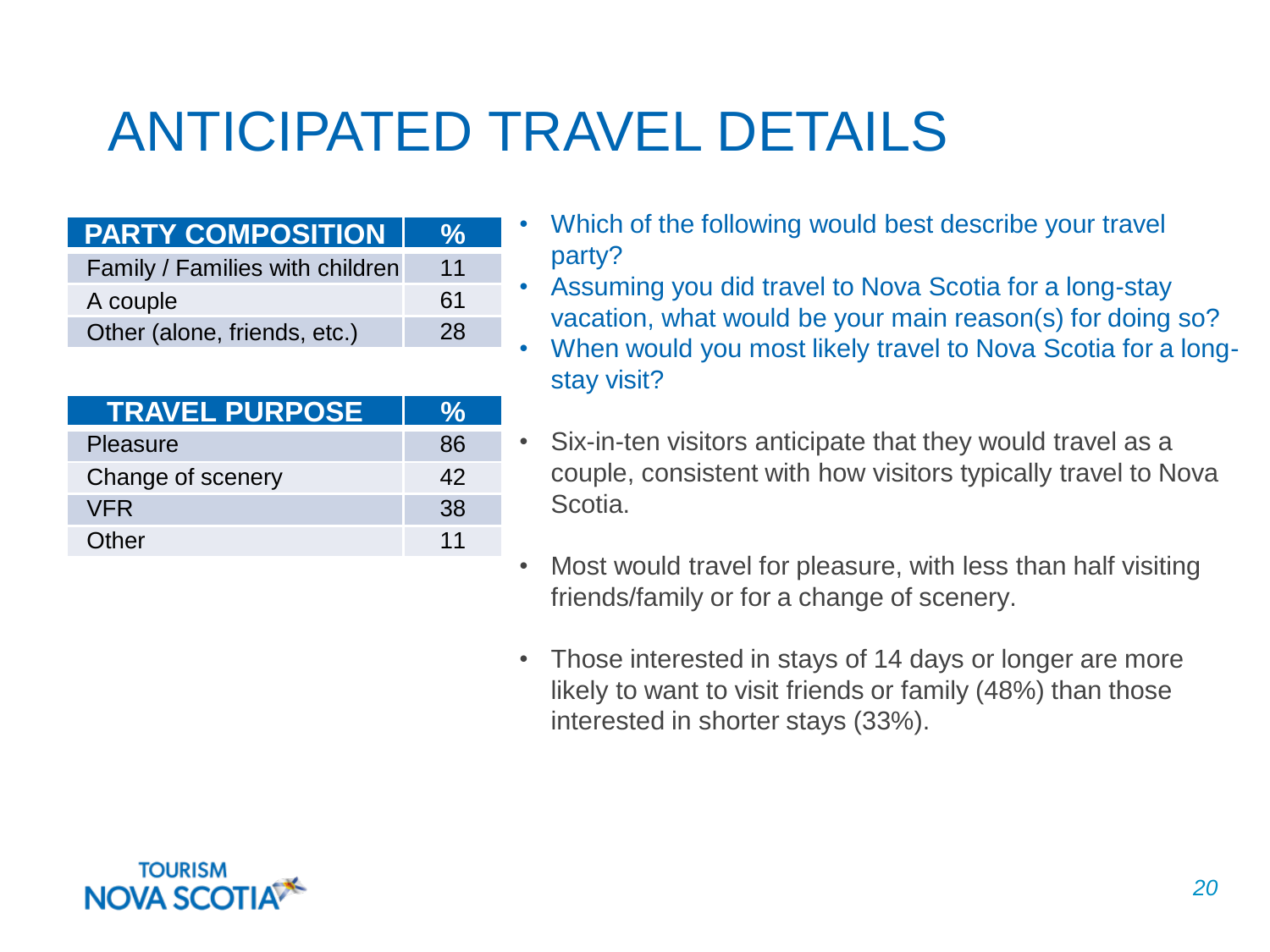# PAID ACCOMMODATIONS USE

#### Which of the following options would you choose for such a visit?

• Chart shows % selecting each option.



- Overall, seven in ten would rely on paid accommodations, with three in ten indicating they would include both paid and unpaid accommodations during their visit.
- Those who would travel as a couple are more likely than those who would travel with children to stay entirely in paid accommodations (72% vs. 65%).
- Travellers under the age of 45 are more likely than those aged 65 and older to stay in a mix of paid/unpaid accommodations (38% vs. 26%).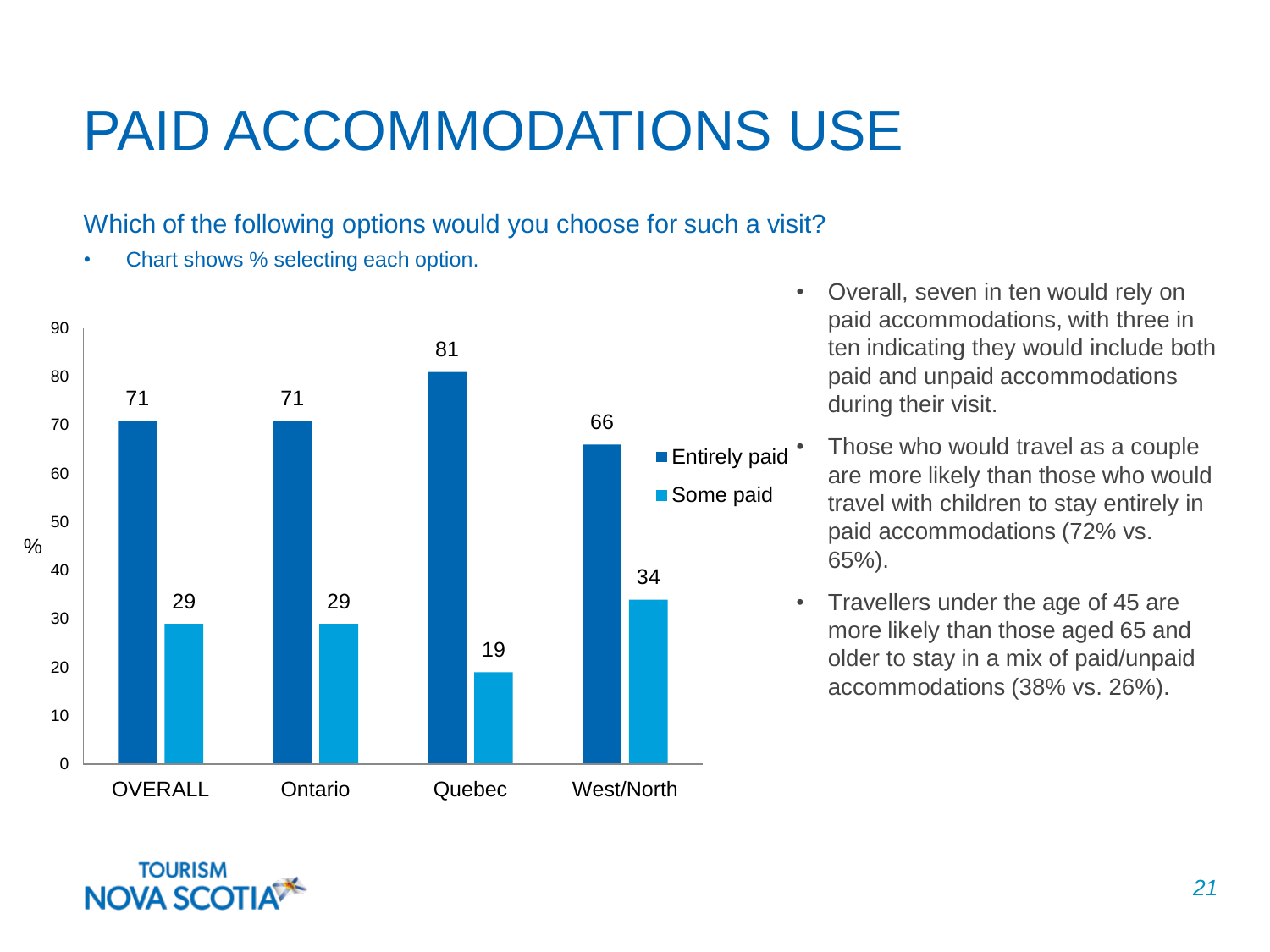# ACCOMMODATION LOCATION

- Which of the following types of locations would you most prefer for your long-stay Nova Scotia visit?
- Chart shows % selecting each type of location as their **top choice**.



**TOURISM NOVA SCOTIA** 

- Small towns are the preferred location for approximately onehalf of long-stay travellers, followed by a city stay (33%), with rural areas being the least preferred location.
- Notably, rural areas are more likely to be identified by Quebec residents (29%) are as their preferred location.
- Travellers under 45 years of age are more likely than those aged 65 and older to prefer the city (40% vs. 30%).
- *22* • Those staying 14 days or longer are less likely to prefer a city location (26%) than those planning a shorter trip (37%).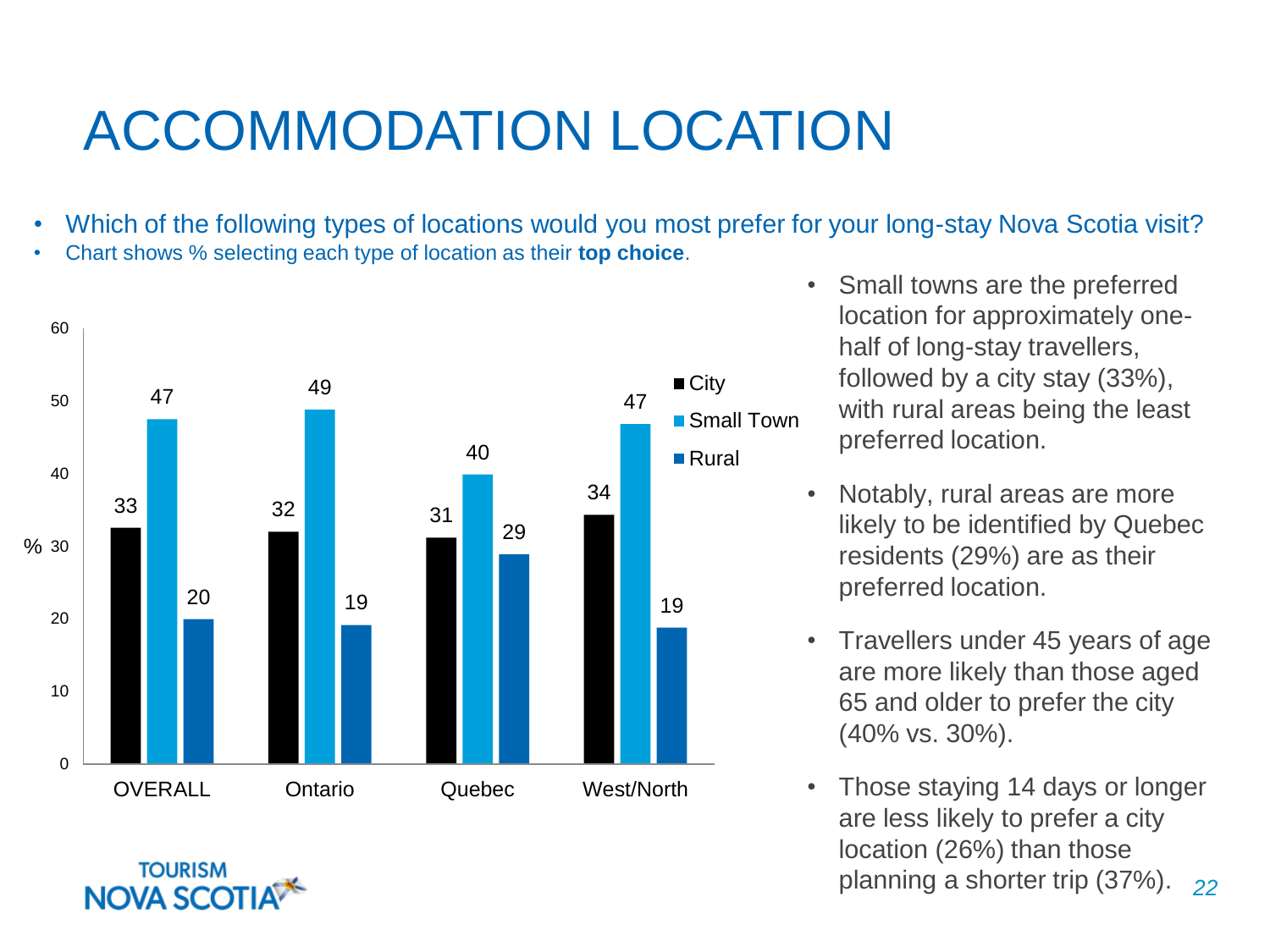# OCEAN VIEW AT ACCOMMODATIONS

- How important is having a view of the ocean at your accommodations?
- Chart shows % selecting each.

**TOURISM NOVA SCOTIA** 



- Results indicate that while an ocean view is desirable, it is not a critical consideration for most travellers.
- An ocean view is more likely to be critically important for those who would prefer to stay in rural locations compared with those who would prefer to stay in a city (24% vs. 12%).
- An ocean view is also more important for those travelling as a family compared with those travelling as a couple (23% vs. 15%).

*23*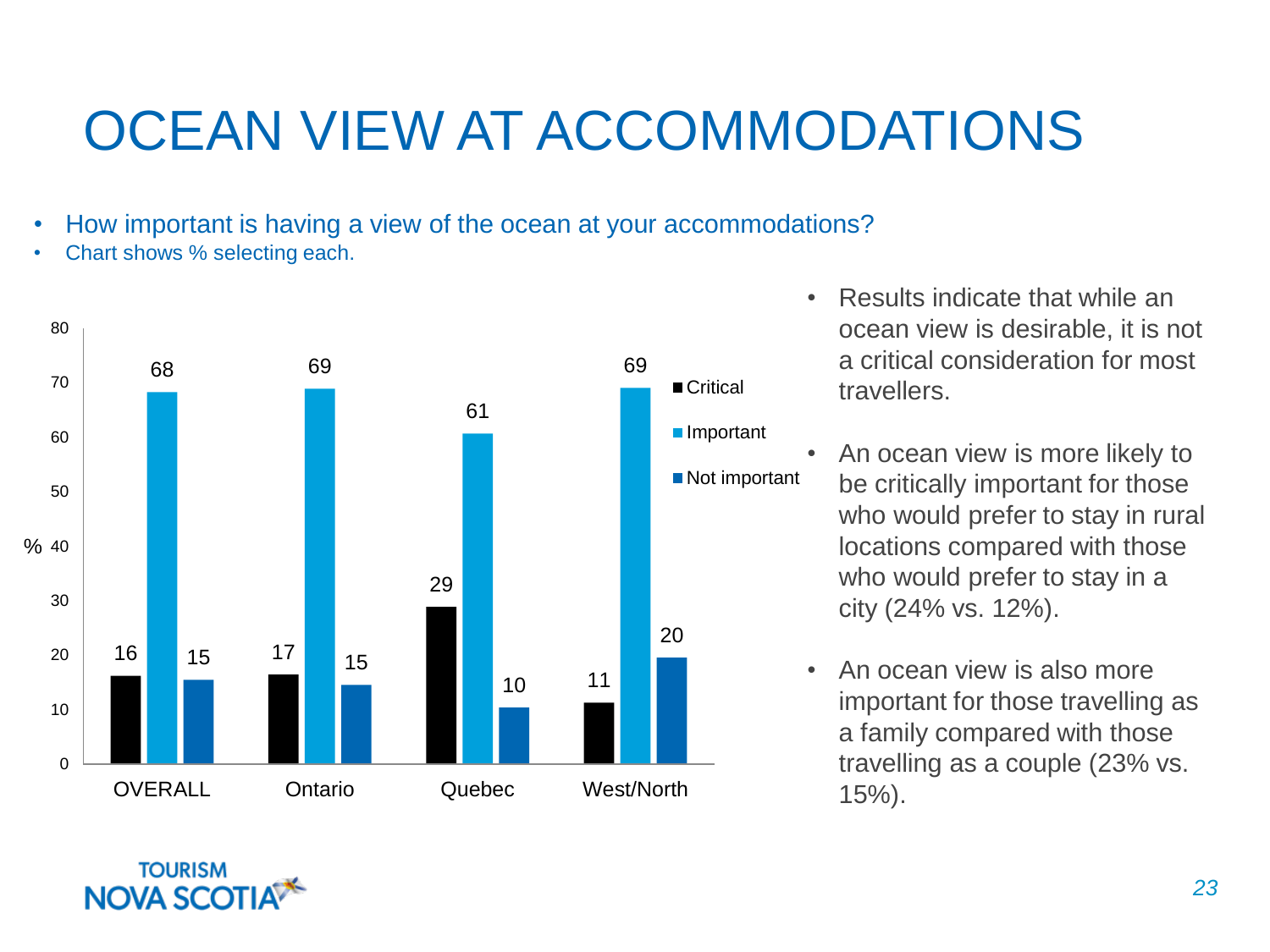# ONE OR MORE LOCATIONS

Chart shows % selecting each option.



#### Which one of the following options would you most prefer?

- The vast majority of travellers indicate that, for a long-stay vacation in Nova Scotia, they would NOT stay in a single location, rather, they would split their nights between locations.
- Only one in ten would want to stay at a single location for their entire visit.

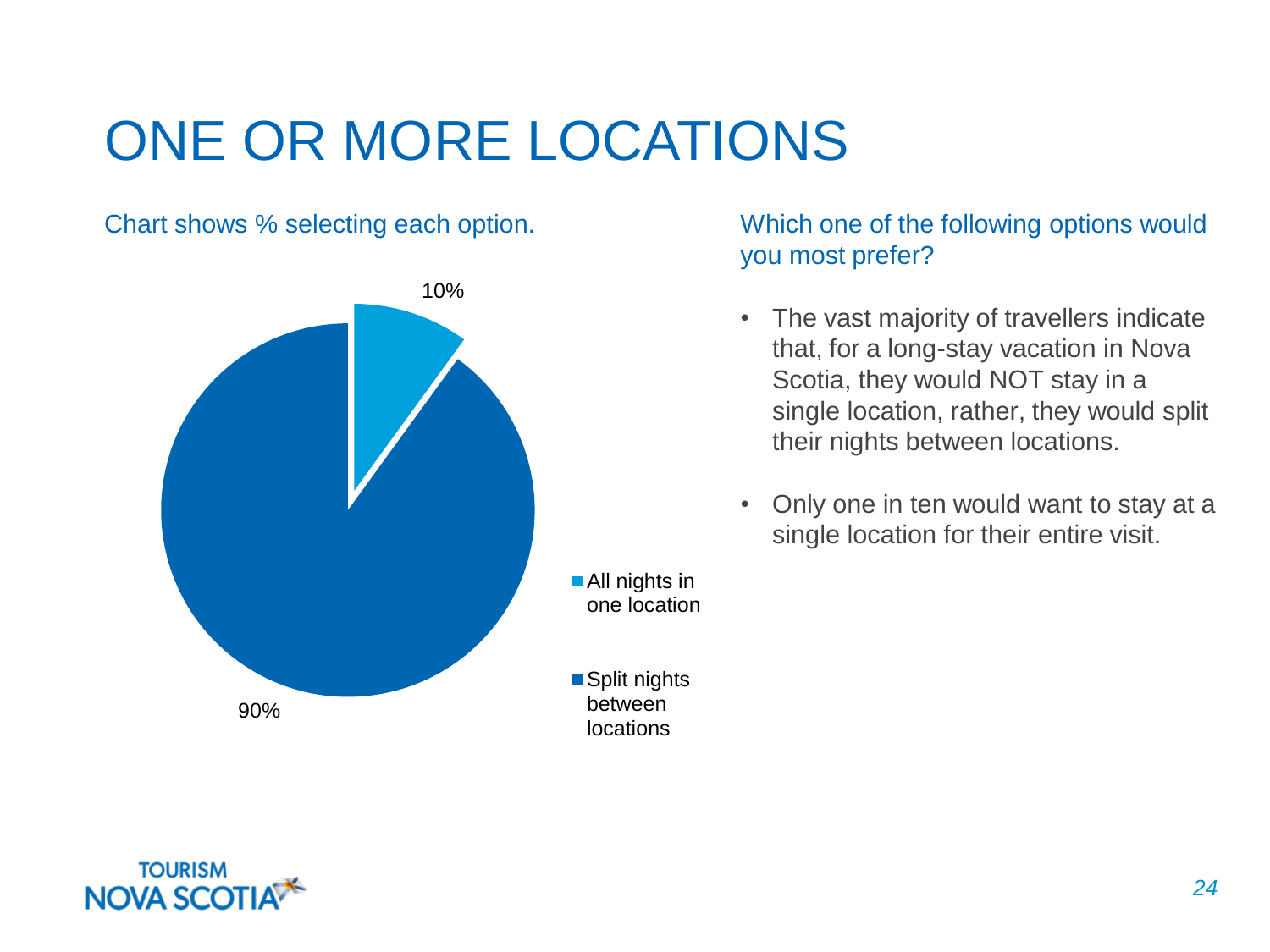# TOURISM REGIONS

| <b>REGION</b>                      | $\frac{1}{2}$ |
|------------------------------------|---------------|
| Cape Breton Island                 | 60            |
| Bay of Fundy & Annapolis<br>Valley | 56            |
| <b>Halifax</b>                     | 54            |
| South Shore                        | 45            |
| Northumberland Shore               | 28            |
| Eastern Shore                      | 27            |
| Yarmouth & Acadian Shores          | 25            |

| <b>NUMBER OF REGIONS</b><br><b>SELECTED</b> | ℆  |
|---------------------------------------------|----|
| 1                                           | 19 |
| $\overline{2}$                              | 16 |
| 3                                           | 27 |
| 4                                           | 18 |
| 5 or more                                   | 15 |
|                                             |    |
| <b>AVERAGE NUMBER</b><br><b>SELECTED</b>    | 29 |

**TOURISM** NOVA SCOT

In which of the following Nova Scotia regions are you likely to stay during your long-stay Nova Scotia visit?

- Note: Multiple selections possible; first table shows **% selecting each region**, and second shows **how many regions** were selected.
- Three regions Cape Breton Island, Halifax, and Bay of Fundy/Annapolis Valley, are selected by just over one-half of travellers as regions where they would be likely to stay.
- On average, travellers expect to visit three different regions.
- Those under 45 years are more likely to choose Halifax (68%) compared with all other age groups (all under 60%).
- Those who plan to visit Cape Breton or Yarmouth/Acadian Shores are less likely than those visiting other regions to plan to stay in a mix of paid and unpaid accommodations.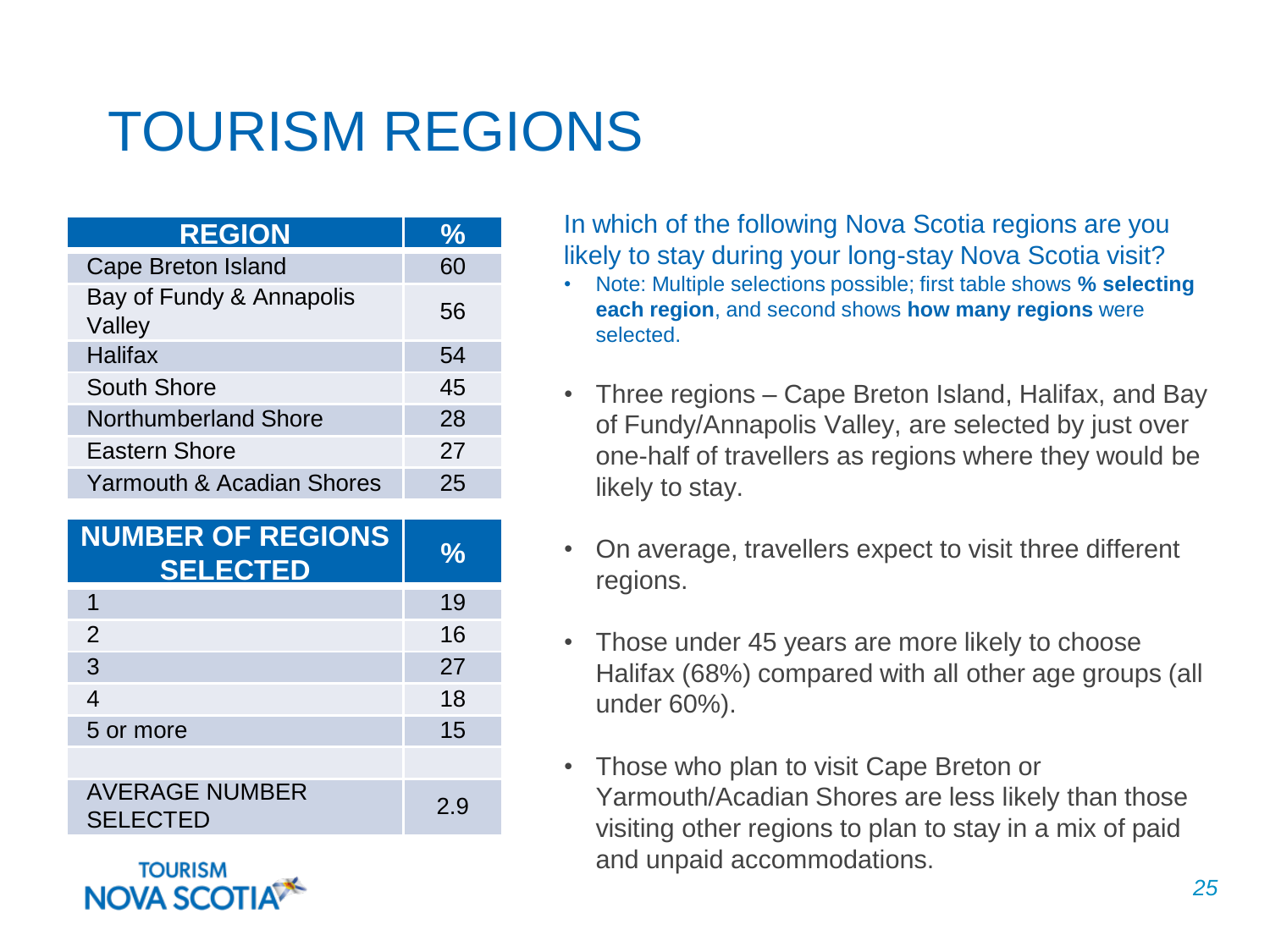# TOURISM REGIONS

In which of the following Nova Scotia regions are you likely to stay during your long-stay Nova Scotia visit?

- Note: Multiple selections possible; first table shows **% selecting each region**, and second shows **how many regions** were selected.
- Those interested in longer trips of 14 days or more show a stronger preference than those expecting to take shorter trips for visiting tourism regions *outside of Halifax*. For example:
	- While 53% of those likely to stay for less than 14 days are interested in visiting the Bay of Fundy & Annapolis Valley, 60% of those likely to stay 14 days or longer are interested in this region.
	- While 24% of those likely to stay for less than 14 days are interested in visiting the Northumberland Shore, 33% of those likely to stay 14 days or longer are interested in this region.
	- The same dynamic is true for all regions except Halifax the only region of greater interest to those on shorter trips (56%) than those on longer trips (52%).

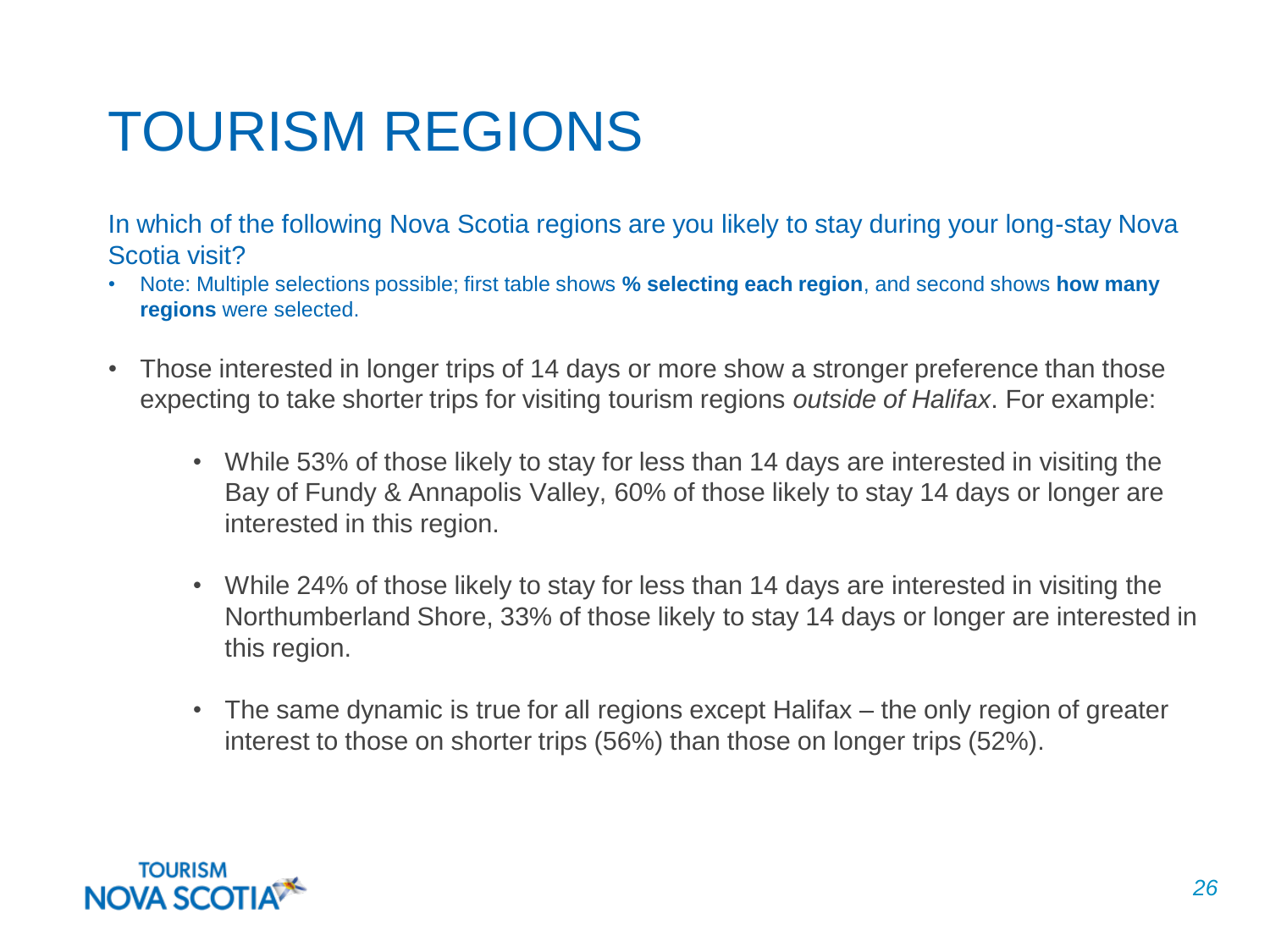### TYPE OF ACCOMMODATIONS – TOP **CHOICE**

Which one of the following types of paid accommodations would you most prefer?

• The most popular choice of paid accommodation for a long-stay visit in Nova Scotia is renting a privately-owned cottage, house, or apartment, followed by a small hotel/motel, B&B/inn, or large hotel.

#### Chart shows % selecting each type of accommodations as their **top** choice.



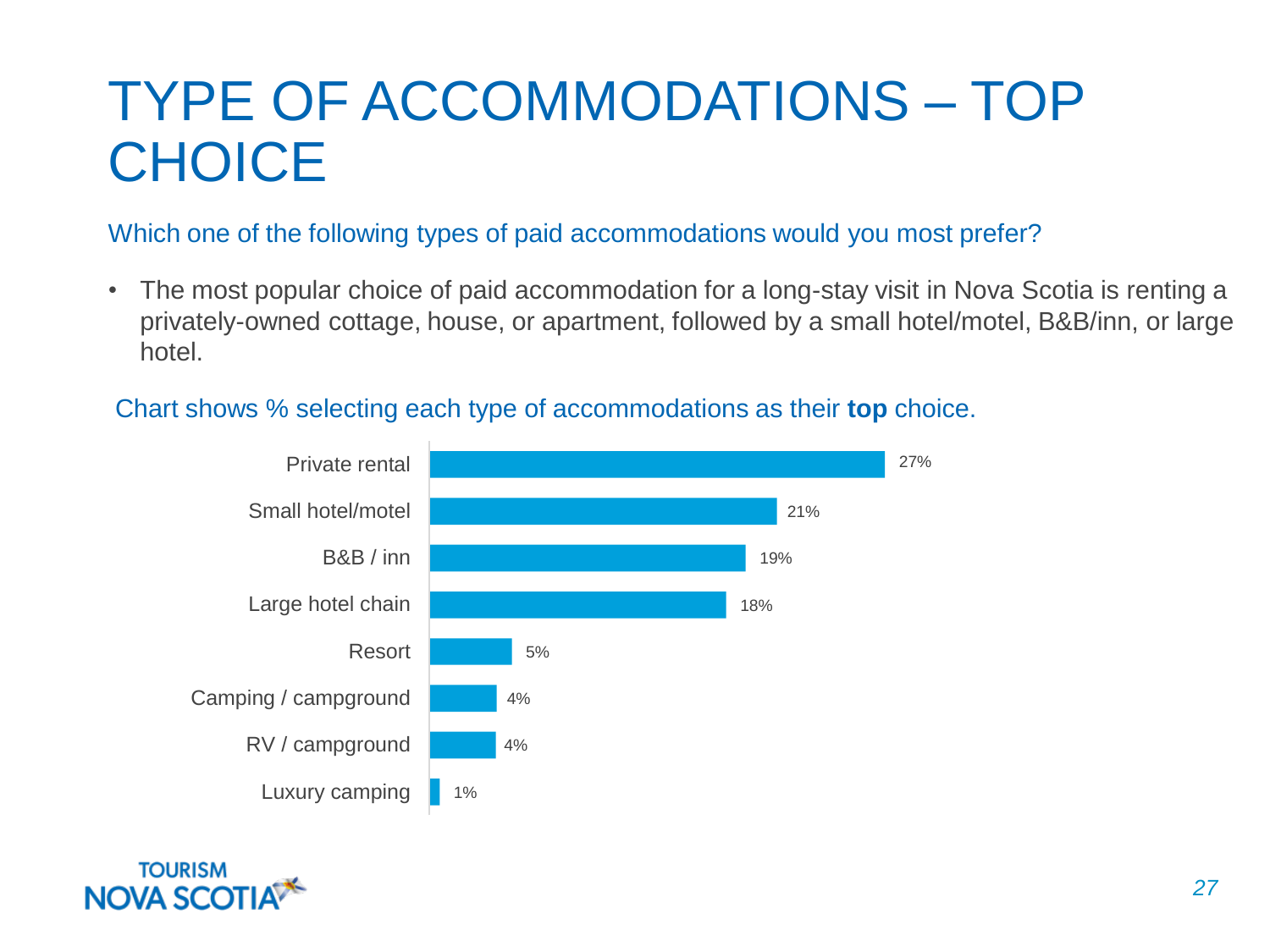### TYPE OF ACCOMMODATIONS – TOP **CHOICE**

Which one of the following types of paid accommodations would you most prefer? (Top choice only)

- While there is little difference in top accommodation choices among those interested in shorter and longer stays, visitors who would stay 14 or more days are less likely to want a large hotel chain as their first choice (12%) than are those interested in staying less than 14 days (21%).
- Preference for renting private accommodations is highest among younger travellers, and those who travel with children. Preference for B&B/inns is highest among those aged 65 years and older.
- While still at a low level overall, Quebec residents are much more likely than others to choose camping (16% vs. 3%).
- Those whose preference is for staying in cities are most likely to prefer staying at a large hotel chain, while renting private accommodations is more likely to be top choice for rural, and B&B/inn is just behind private accommodations among those whose preference is to stay in small towns.

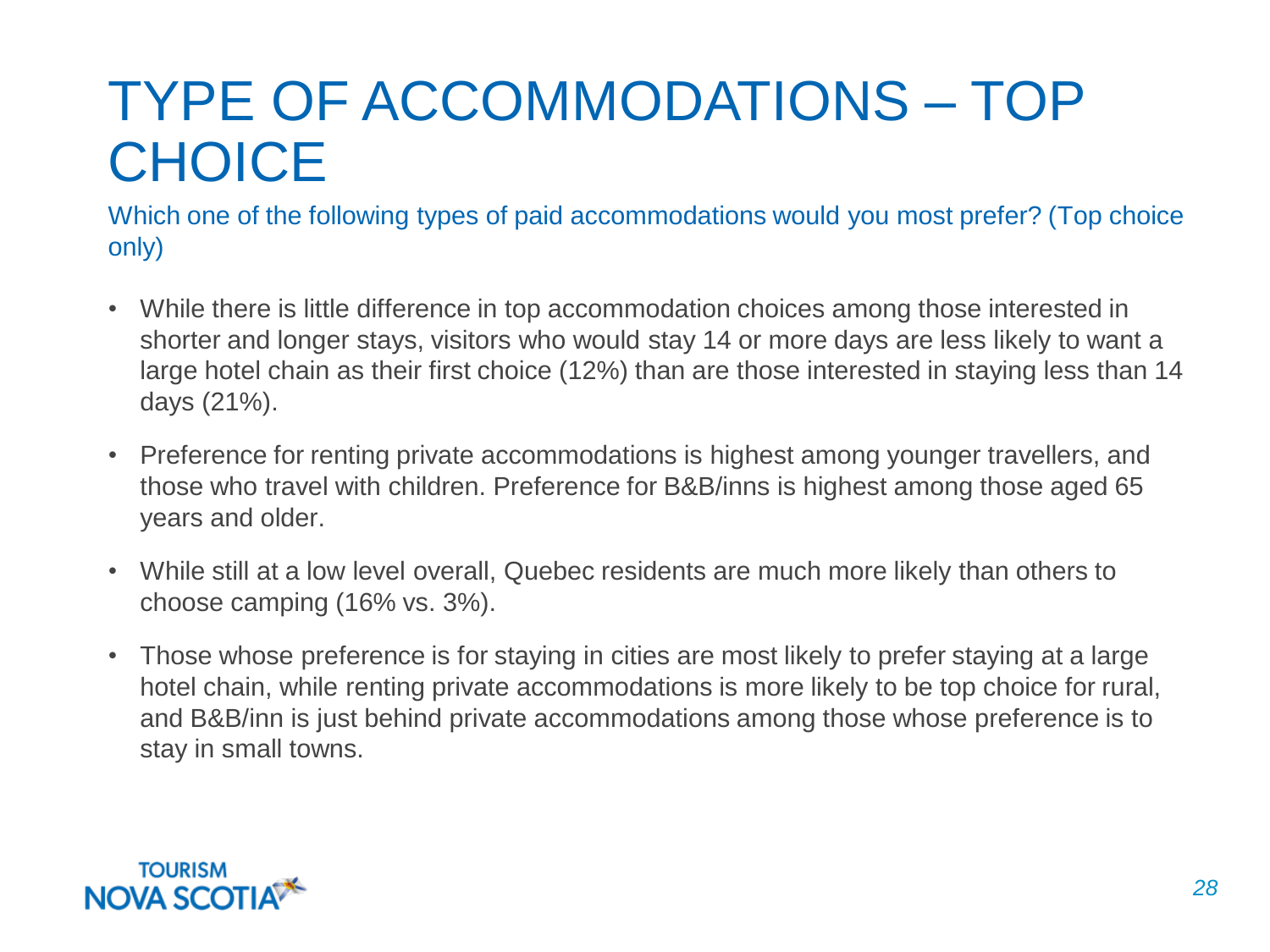### TYPE OF ACCOMMODATIONS – TOP 3 **CHOICES**

Which one of the following types of paid accommodations would you **most** prefer? / And please select your **second and third** accommodations choices from the list.

• Examining respondents' top three choices for paid accommodations on long-stay visits to Nova Scotia, about half would consider each of a small hotel, private rental, B&B/inn, or large hotel.

#### Chart shows % selecting each type of accommodations in their top 3 choices.



**NOVA SCOT**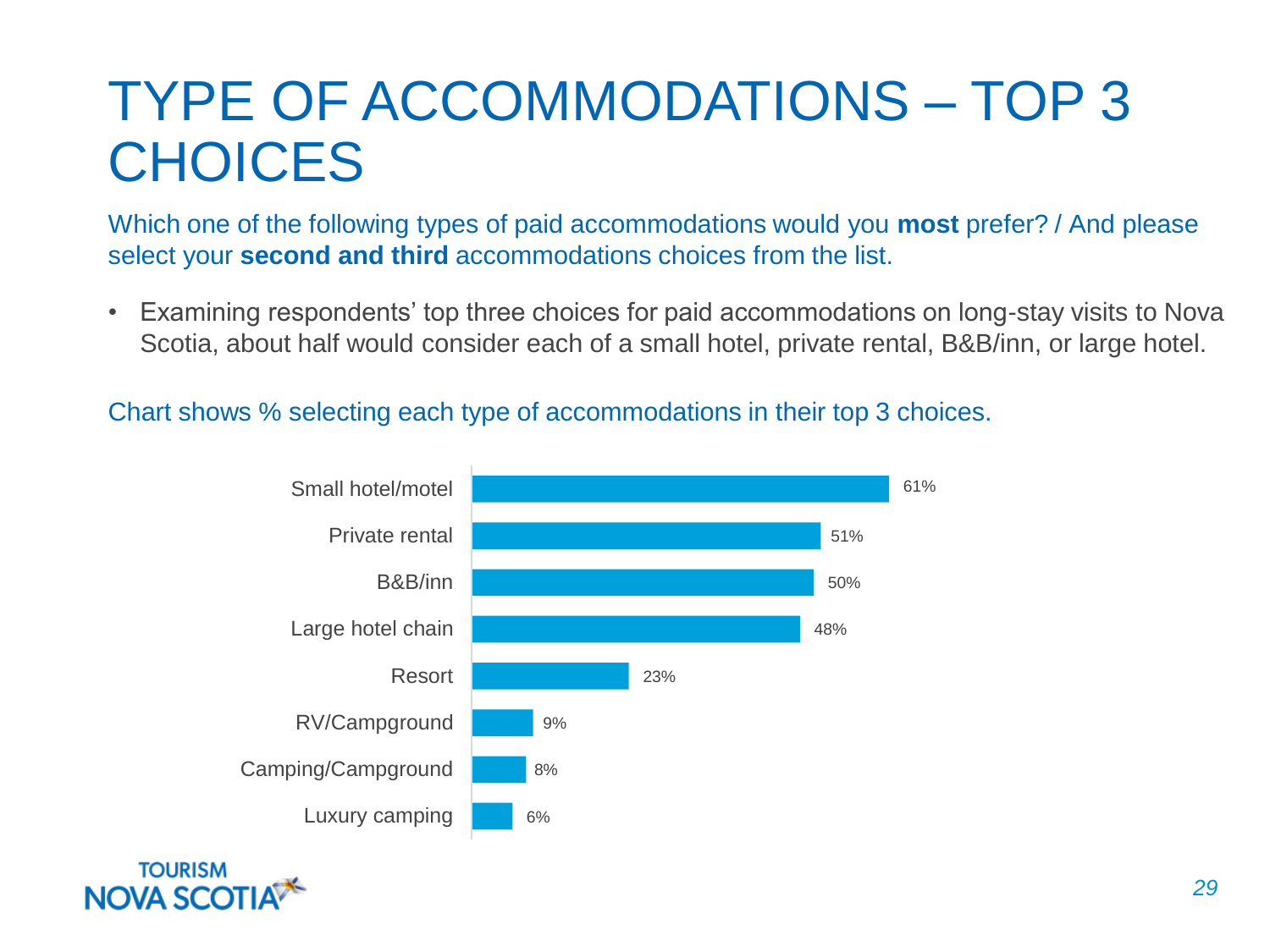### TYPE OF ACCOMMODATIONS – TOP 3 **CHOICES**

Which one of the following types of paid accommodations would you **most** prefer? / And please select your **second and third** accommodations choices from the list.

- By party type, couples are more likely than those travelling as families to prefer small hotel and B&B/inns, while families are more likely to prefer private accommodations.
- Quebec residents are much *more* interested in both RV and camping compared with those from other regions but are *less* likely to consider private accommodations and B&B/inns.
- Preference for small hotels and B&B/inns increases with age group, while interest in private accommodations decreases with age.
- Hotels both small and large are more popular choices among those anticipating a trip under 14 days (small hotels-63%, large hotels-52%) than among those anticipating trips over 14 days (small hotels-56%, large hotels-42%).
- Meanwhile, private accommodations are particularly likely to be chosen by those on longer trips (56%) than those on shorter trips (47%).

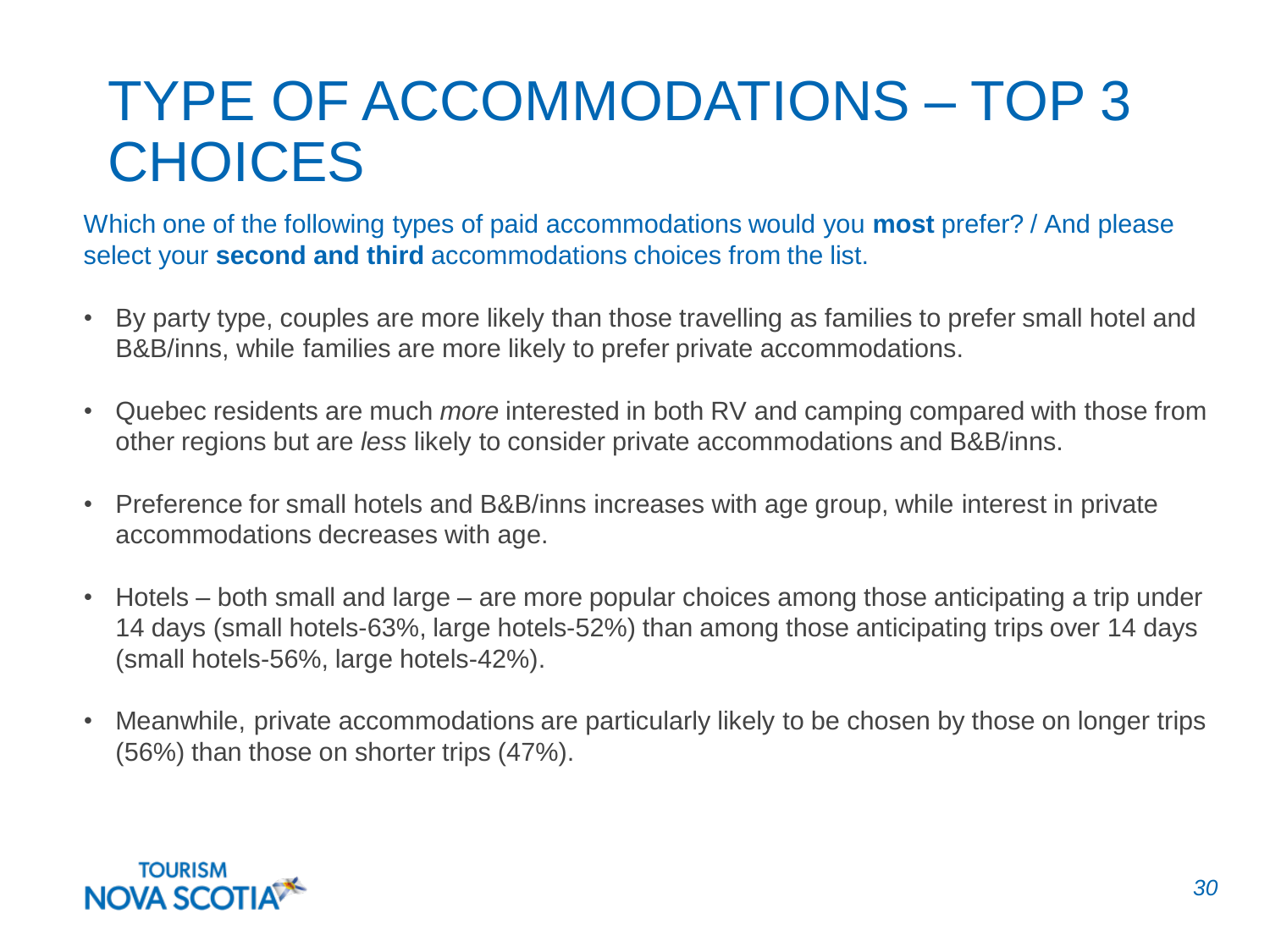### INTEREST IN PACKAGES

Please indicate how likely you would be to book…

- Note: respondents evaluated each description separately.
- There is interest among a minority of travellers to book a long-stay package with everything included, or a long-stay package that includes accommodations and some other activities/experiences.

#### Chart shows % selecting definitely or probably for each type of package.

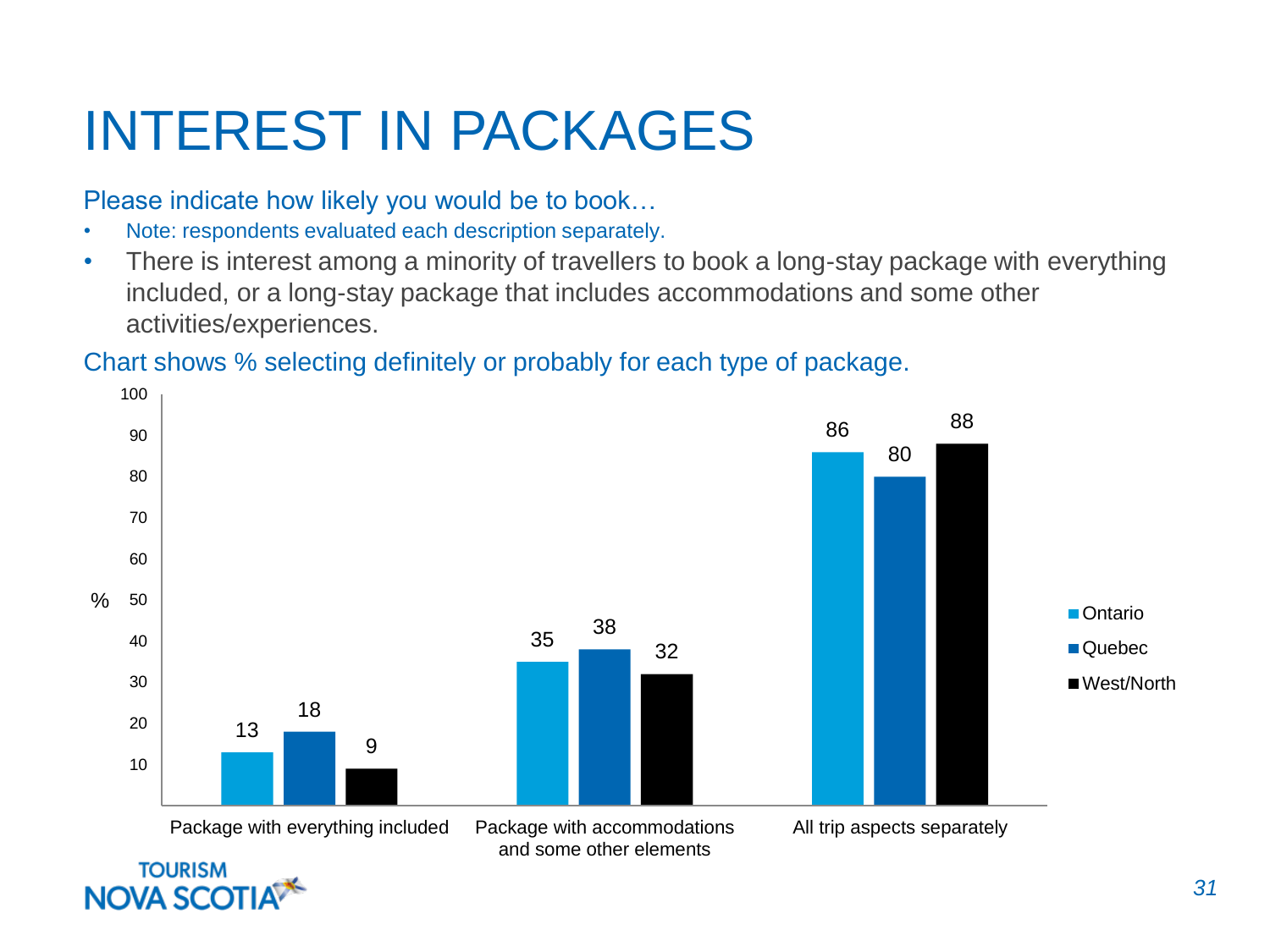# TYPE OF PACKAGE

Please indicate how likely you would be to:

- Book a package that includes **everything** for the duration of a long-stay visit, including accommodations, food/beverages, and activities/experiences.
- Book a package that includes accommodations along with **some** food/beverages and activities/experiences for a long-stay visit. You would arrange other food/beverages and activities/experiences separately.
- Book your accommodations, food/beverages, and activities/experiences all **separately**.
- Note: respondents evaluated each type of option separately, so could have indicated interest in more than one option.
- Interest in packages (partial or all-inclusive) is somewhat higher among Quebec residents, than those living elsewhere in Canada.
- Those under 55 years of age are more likely than older travellers to consider a package with everything included (19% vs. 10%).
- Interest in packages is higher among those who have not yet visited Nova Scotia, compared with those who have already travelled to the province.

(cont'd on next page)

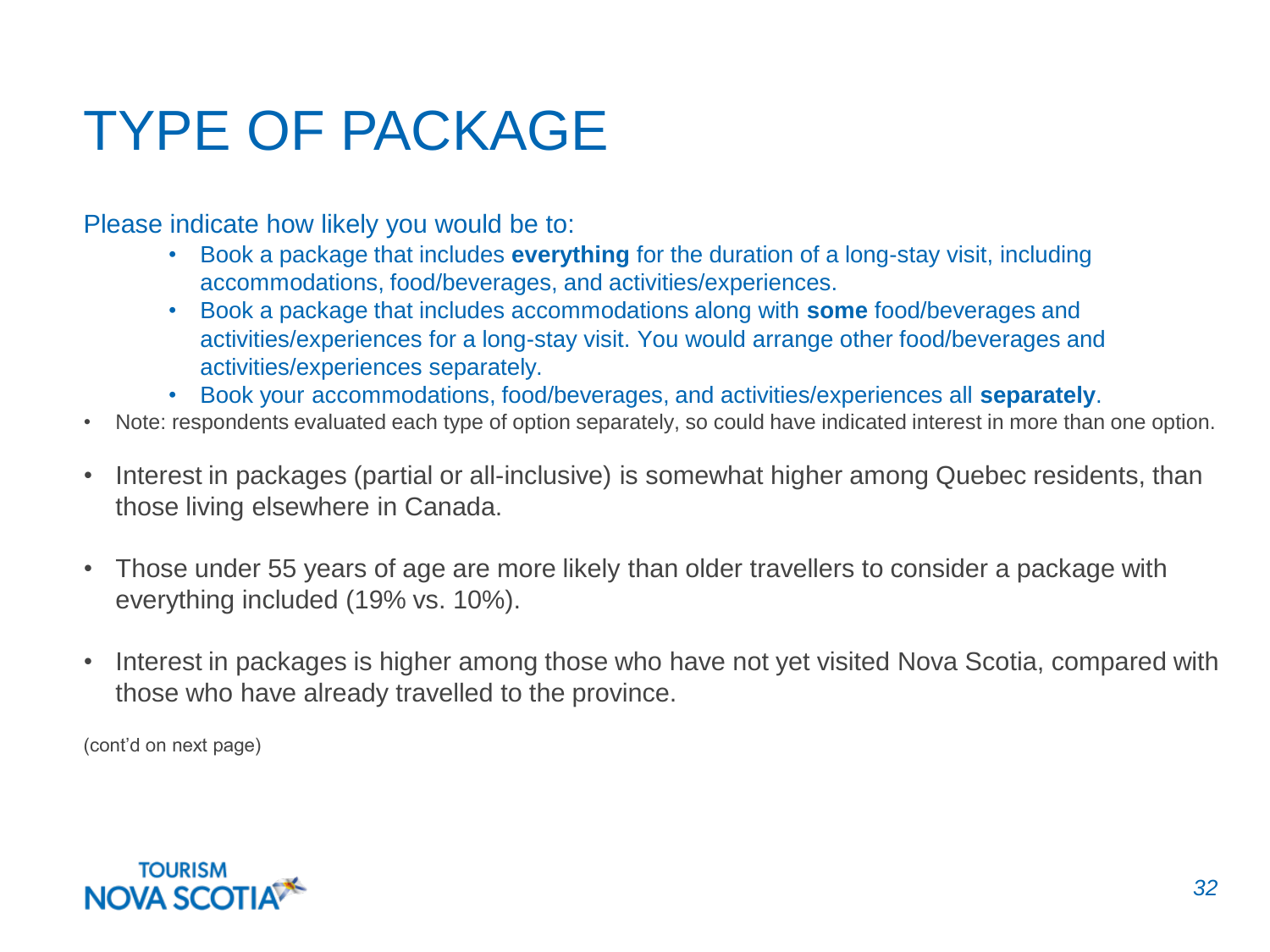# TYPE OF PACKAGE

- People who prefer a package that includes everything anticipate staying fewer days (10.5) as opposed to those who would book everything separately (12.5).
- Families with children (19%) are somewhat more inclined than couples (10%) to prefer a package that includes everything.
- Preferred accommodations for those who would prefer a package include the range of offerings although small or large hotels are substantially above everything else.
- Those preferring a package that includes everything show roughly equal preference for city and small town locations (double the preference for rural), while those aiming to book everything separately more strongly prefer a small town over the other settings.
- Those preferring a package that includes everything are somewhat more likely to say an ocean view from their accommodations is critical (24%) versus those who would book everything separately (16%).

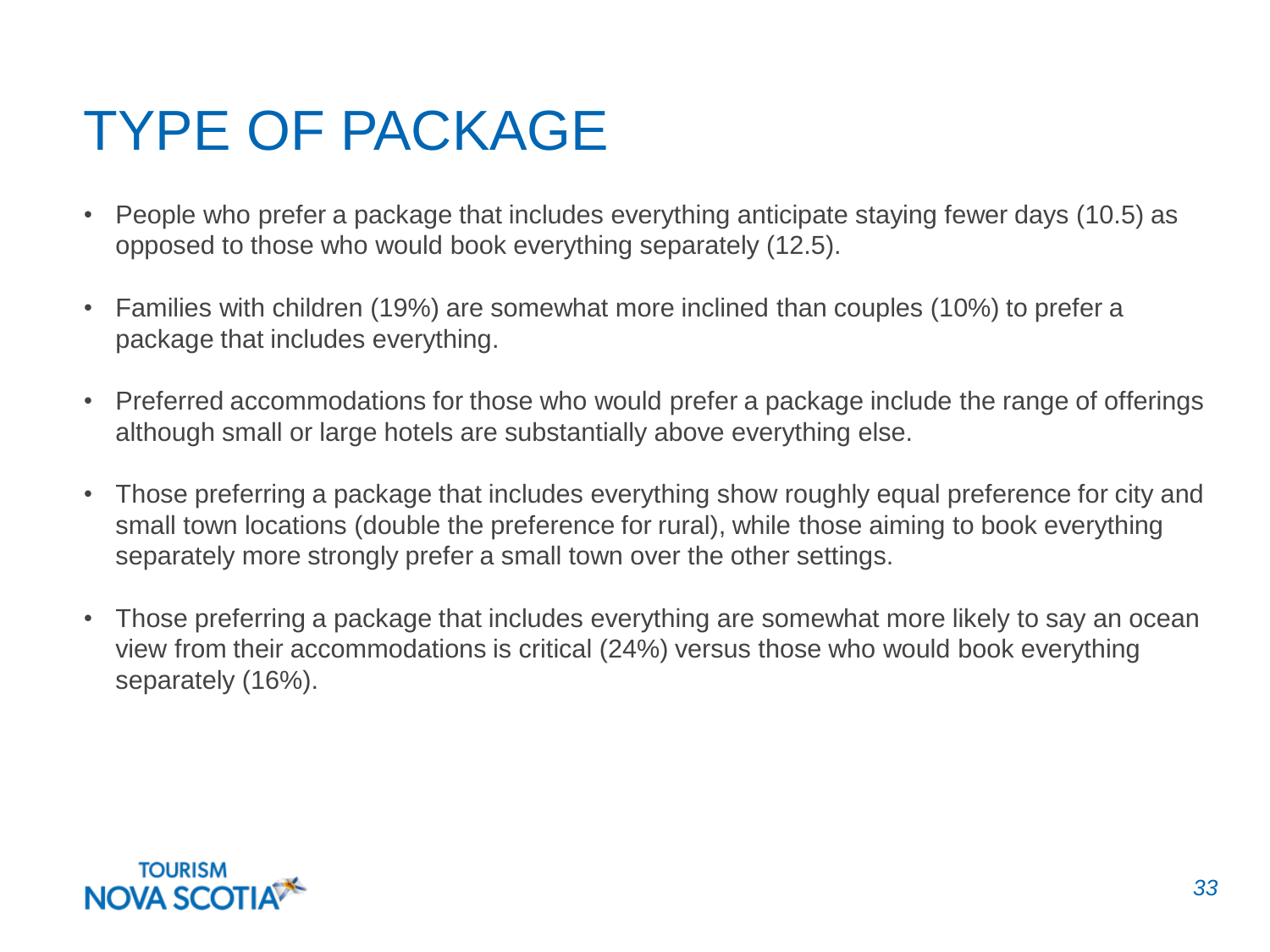# PACKAGED ACTIVITIES

| TRIP<br><b>LENGTH</b> | # ACTIVITIES |
|-----------------------|--------------|
| 7 days                | 42           |
| 14 days               | 7.4          |

If you stayed for **seven** - **14** days, how many activities or experiences overall would you want to book as part of a package for the duration of your visit?

- Overall, these visitors would prefer roughly one activity or experience every other day included in a package.
- There are no notable differences between groups in the number of activities that visitors would expect to be included in a package.

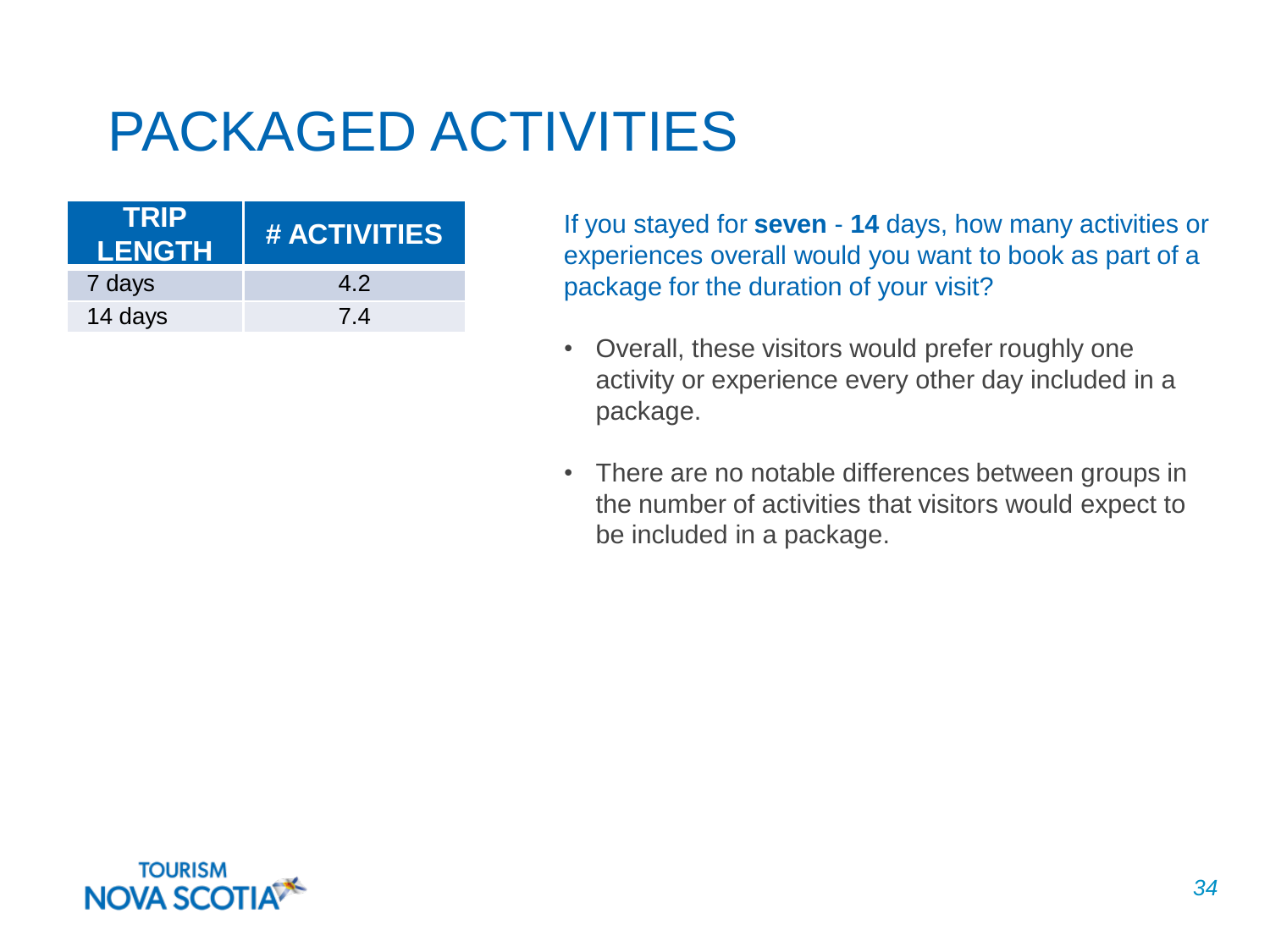# AMENITIES

#### How interested would you be in each of the following amenities during a long-stay vacation package?

Table shows % very or somewhat interested.

|                                 | ℅  |
|---------------------------------|----|
| Nearby beach access             | 91 |
| Food take out options           | 87 |
| Pub on site                     | 71 |
| Fine dining on site             | 69 |
| Swimming pool                   | 69 |
| Farmers market food box         | 63 |
| Food delivery to room           | 53 |
| Hot tub or sauna                | 50 |
| Room service                    | 35 |
| Golf on site                    | 18 |
| Organized children's activities |    |



- However, half of those travelling as a family are interested in organized children's activities. They are also more likely than couples to be interested in:
	- Pool, farmers market food box, food delivery to room, and hot tub/sauna.
- Meanwhile, couples are more interested than families in pubs and fine dining.
- Quebec residents are more likely than others to be interested in fine dining and room service, but less interested in golf.
- *35* • Quebec and Ontario residents are more interested in having a pool than those from West / North.

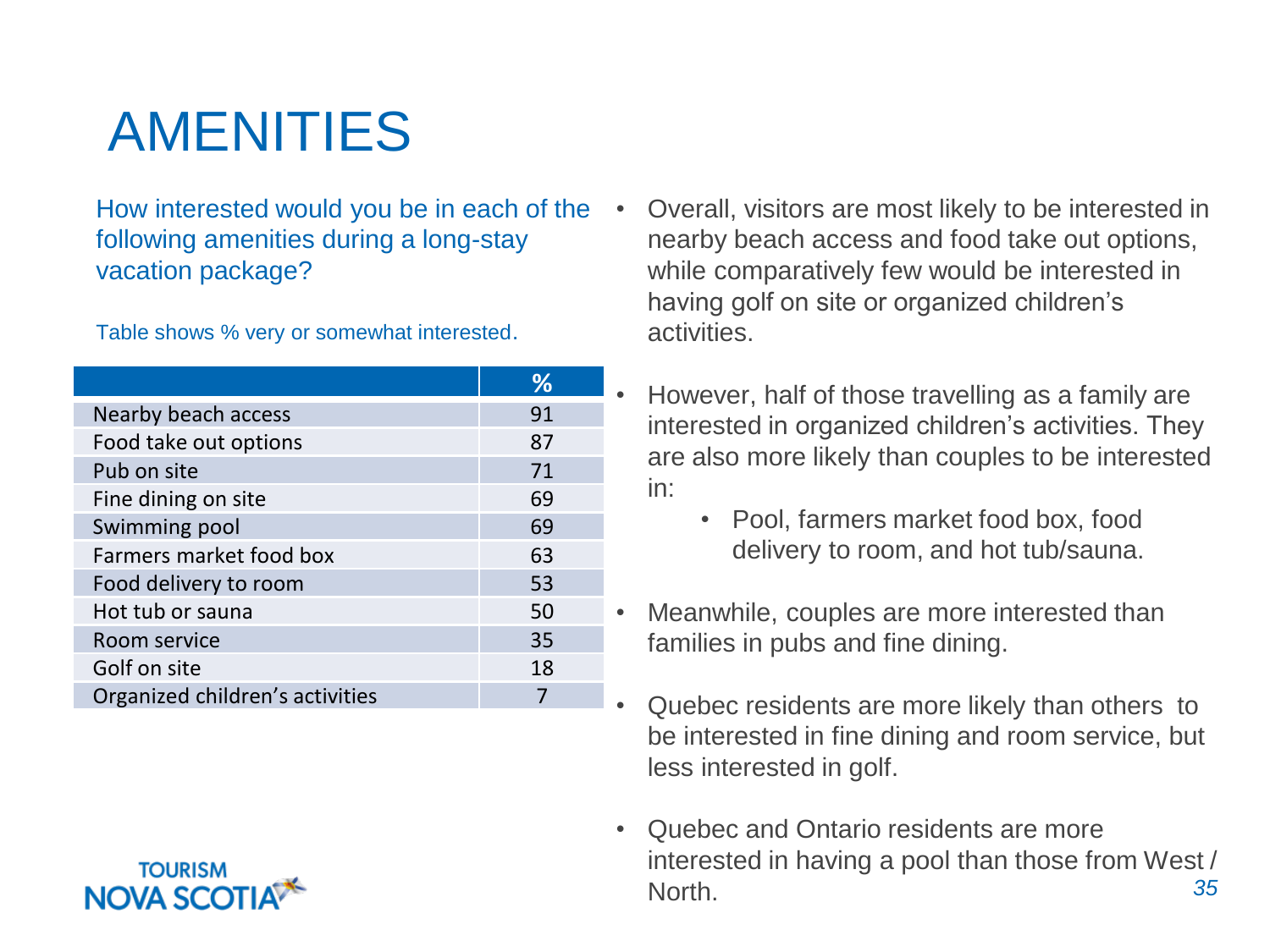# ACTIVITIES

Table shows % Very or Somewhat interested.

|                                      | $\frac{1}{2}$ |
|--------------------------------------|---------------|
| Historical sites and tours           | 95            |
| Beach visits                         | 90            |
| Self-driving tours                   | 90            |
| Nature experiences                   | 84            |
| Walking/hiking                       | 84            |
| Arts and cultural experiences        | 81            |
| Fine dining                          | 73            |
| Winery visits and wine tasting       | 71            |
| <b>Culinary experiences</b>          | 66            |
| Distillery visits and spirit tasting | 62            |
| Microbrewery visits and beer         | 61            |
| tasting                              |               |
| Geology or fossil tours              | 60            |
| Cidery visits and cider tasting      | 53            |
| <b>Boating activities</b>            | 48            |
| Ocean adventure activities           | 46            |
| Recreational fishing                 | 36            |
| Cycling                              | 29            |
| Golfing                              | 23            |
| Yoga and exercise classes            | 12            |
| Hunting                              | 4             |

#### How interested would you be in each of the following experiences during a long-stay vacation package?

- There is strong interest in many of the listed experiences, with historic sites, beaches, and self-driving tours generating the most interest.
- Those who would stay for 14 days or longer are more interested than those who would come for shorter trips in cidery visits (57% vs. 51%), boating (52% vs. 46%), geology tours (64% vs. 58%) and fishing (40% vs. 33%).
- Families, as compared to couples, are more interested in:
	- Nature, walking/hiking, boating, ocean adventure, fishing, cycling, geology/fossil tours.
- Couples, as compared to families are more interested in:
	- Alcohol-related (winery, brewery, etc.), as well as fine dining.
- Quebec residents are *more* likely than others to be interested in fine dining, boating, ocean adventure and cycling. They are *less* interested in golf and fishing.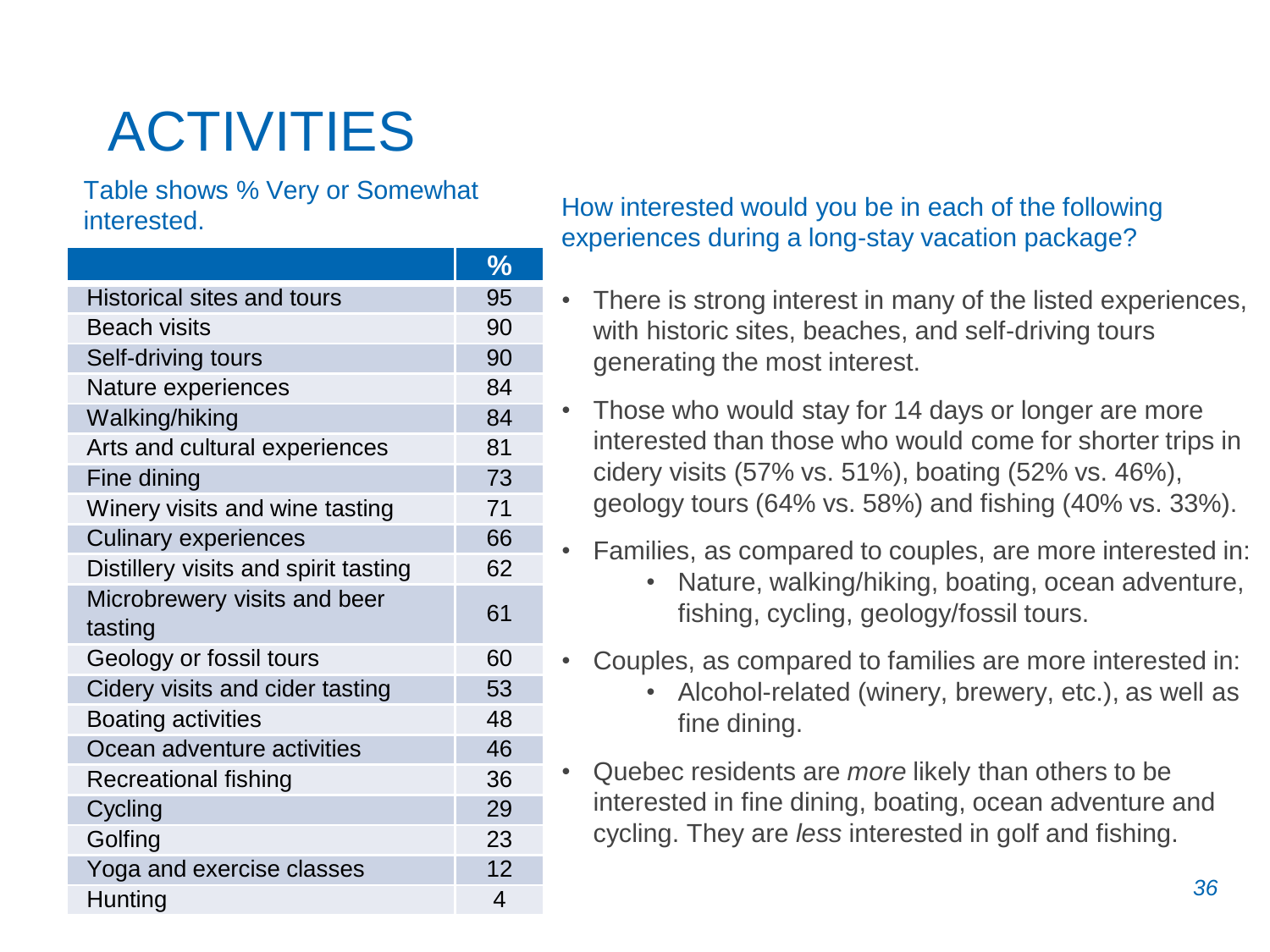# BUDGET

Lowest/Highest amount in dollars per day.

|                            | LOWER UPPER |       |
|----------------------------|-------------|-------|
| <b>OVERALL</b>             | \$225       | \$428 |
| <b>Party Composition</b>   |             |       |
| Couple                     | \$239       | \$442 |
| Family                     | \$220       | \$499 |
| <b>Location Preference</b> |             |       |
| City                       | \$228       | \$438 |
| Small town                 | \$237       | \$444 |
| Rural                      | \$192       | \$372 |
| <b>Travel Timing</b>       |             |       |
| Summer 21                  | \$199       | \$422 |
| Summer 22                  | \$216       | \$417 |
| Off-Peak                   | \$244       | \$447 |
| <b>Package Preference</b>  |             |       |
| Everything included        | \$268       | \$516 |
| Everything separate        | \$212       | \$416 |

How much would you budget to spend on accommodations, food, and any activities and experiences you might purchase (excluding transportation to/from Nova Scotia) on your long-stay visit?

- In general, travellers expect to spend between roughly \$200 and \$400 per day.
- Those interested in longer trips of 14 or more days would budget lower *median* daily amounts (\$150- \$300) than shorter stay visitors (\$200-\$350).
- The upper limit of the budget for families is higher than the upper limit for couples.
- Those preferring to stay in rural settings expect to spend less than those who prefer to stay in cities and small towns.
- Those expecting to travel between fall of 2021 through spring of 2022 expect to spend more than those wanting to travel in the summer of 2022.



**TOURISM**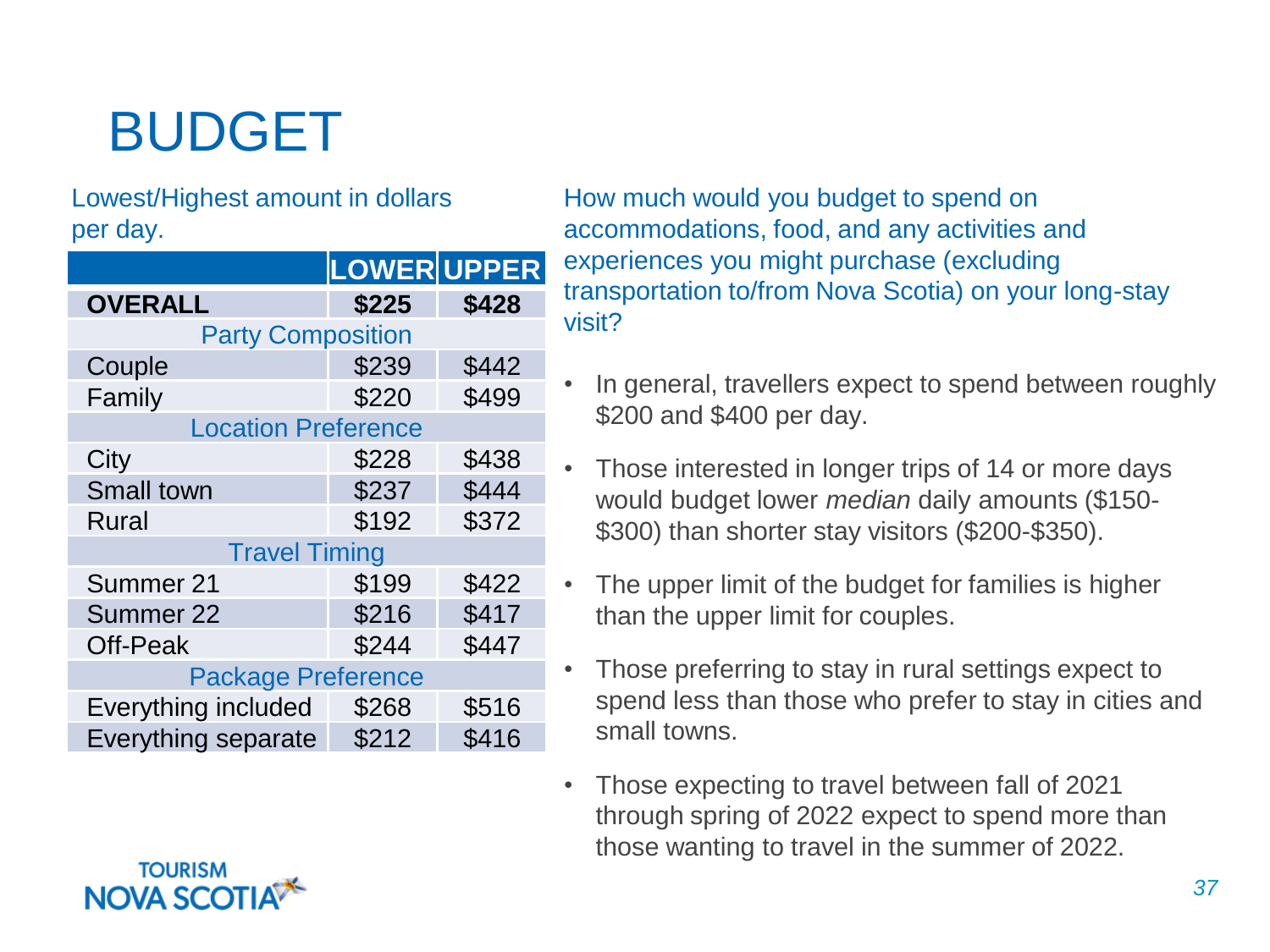# REMOTE WORK

How likely are you to want to combine work with a long-stay visit – in other words, to work remotely during your visit to Nova Scotia?

- Overall, **15% are very or somewhat likely to work remotely** on their NS visit, but notably, 33% of families anticipate combining work with their visit.
- Of those likely to work remotely, 46% would travel as a couple and 25% as a family.
- Remote workers, as compared to those unlikely to combine work and travel, are also particularly likely to prefer private accommodations, and to have a preference for the city or small towns compared with rural locations. Relatedly, they are also more likely to have selected Halifax as a region to visit.
- Remote workers are also somewhat more likely to prefer an all-inclusive package (17%) than those who are unlikely to work remotely (11%).
- Remote workers are more likely to say they are travelling for a change of scenery (52%, vs. 41% for those unlikely to work remotely).

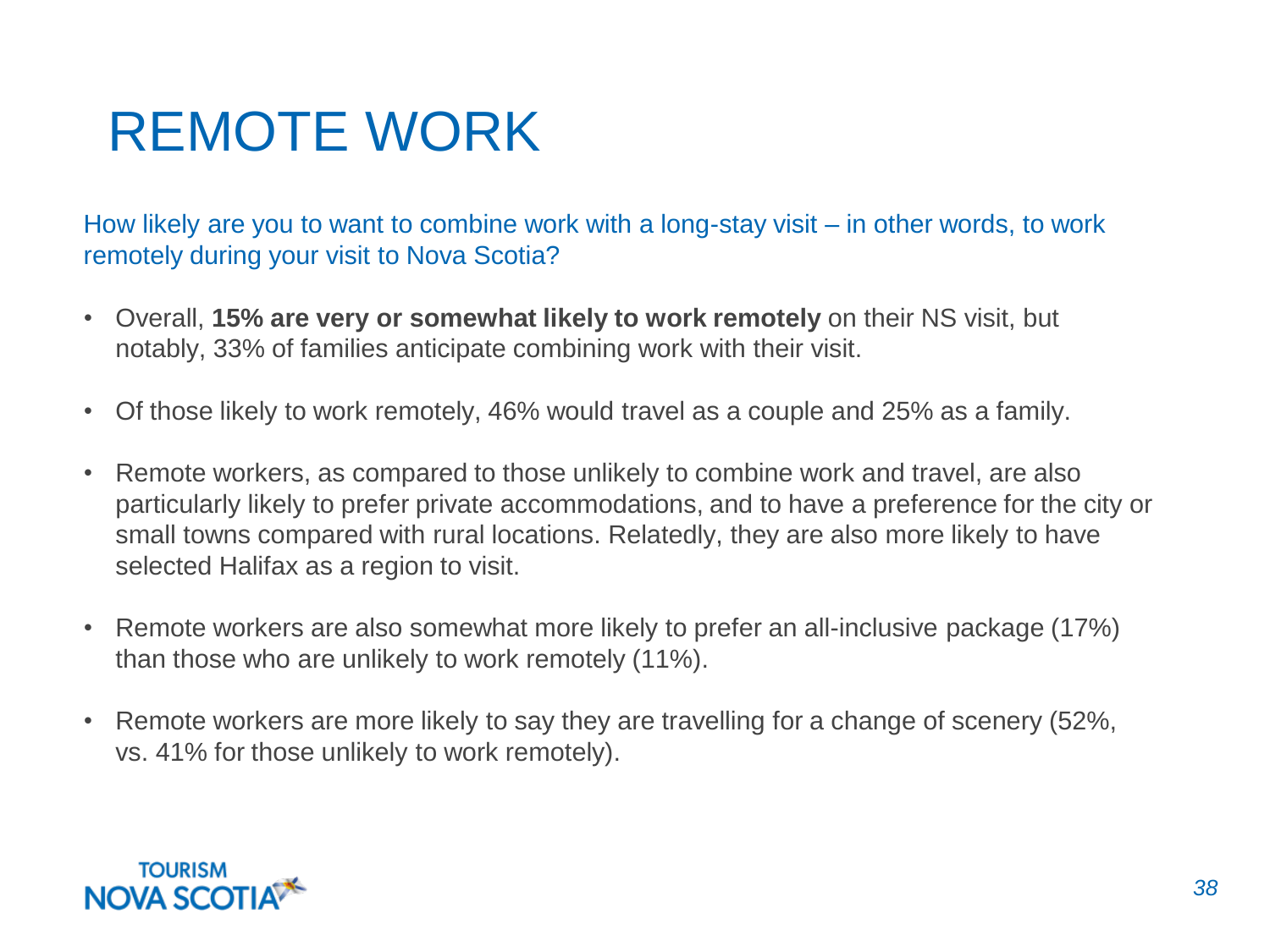# REMOTE WORK

Which of the following would be important to you while working remotely during your longstay visit?

Table shows % selecting each amenity.

| <b>AMENITIES FOR REMOTE WORK</b>                                                        | <b>VA</b> |
|-----------------------------------------------------------------------------------------|-----------|
| <b>High speed internet access</b>                                                       | 87        |
| Workstation in your accommodations                                                      | 45        |
| Workstation or work hub facility on the premises of your accommodation                  | 20        |
| Public-access work hub center or facility in the cities or communities you are visiting | 16        |

• The most important requirement for most potential remote workers is high speed internet access, while the listed types of dedicated workspaces are comparatively less important.

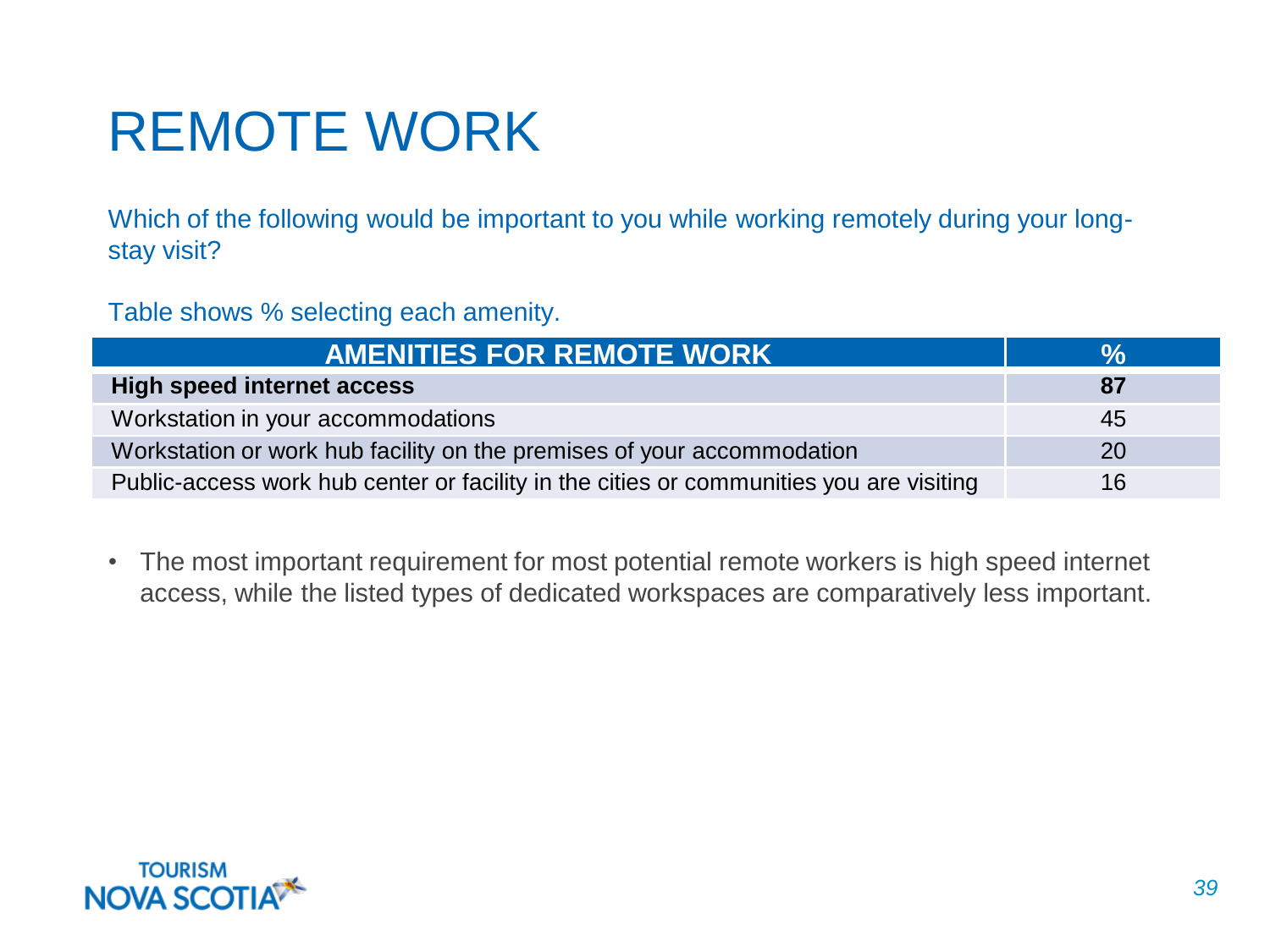# **TERMINOLOGY**

Which of the following terms do you think best describes this type of trip to Nova Scotia?

• Table shows % selecting each option. Note: respondents could select multiple options.

|                       | $\frac{1}{2}$ |
|-----------------------|---------------|
| Long-stay             | 48            |
| Don't know / Not sure | 22            |
| Extended stay         | 17            |
| Other                 | 10            |
| Long-term stay        |               |
| Vacation / Holiday    | 3             |

- Nearly half of respondents agree that, as used throughout this survey, "long-stay" is the best term to describe this type of trip.
- Otherwise, there is no clear consensus on any other terminology.